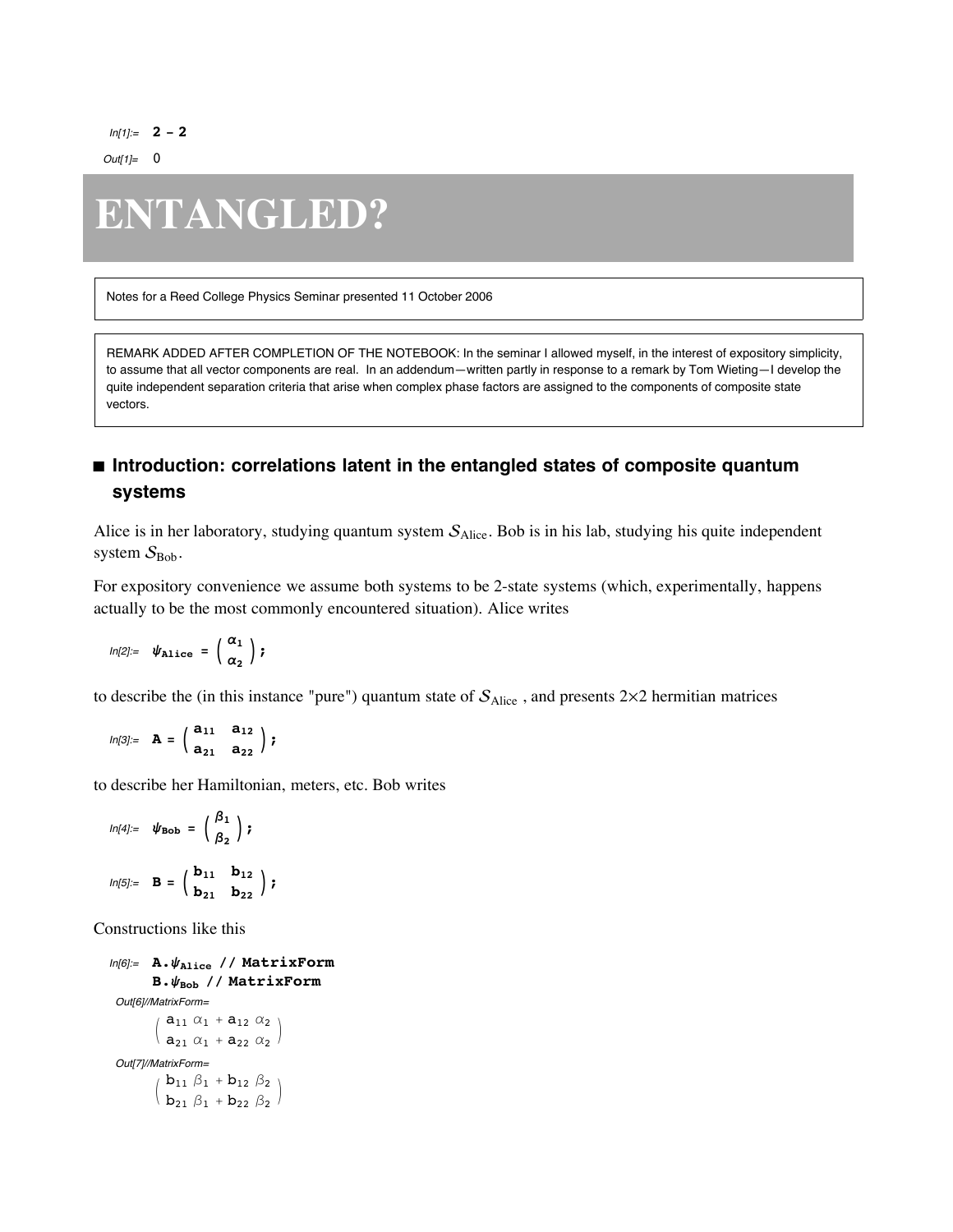assume importance when they sit down to do standard quantum calculations. This simple setting is rich enough to provide a toy model of all the aspects of full-blown quantum mechanics that do not depend upon **[x,p]=i—**. It is, in particular, rich enough to support a theory of angular momentum (spin one-half).

God, looking down from on high, gives equal attention simultaneously to *both* Alice and Bob. How does He do it?

# **Introduction of the KRONECKER PRODUCT:**

Let **P** and **Q** be matrices of arbitrary—and typically dissimilar—dimension:

$$
ln[8] = P = \begin{pmatrix} p_{11} & p_{12} \\ p_{21} & p_{22} \\ p_{31} & p_{32} \end{pmatrix};
$$

$$
Q = \begin{pmatrix} q_{11} & q_{12} \\ q_{21} & q_{22} \end{pmatrix};
$$

The Kronecker product has this meaning

**P**  $\otimes$  **Q**  $\equiv$   $\begin{pmatrix} P_{11} & z & P_{12} & z \\ p_{21} & Q & p_{22} & Q \\ p_{31} & Q & p_{32} & Q \end{pmatrix}$  $\begin{pmatrix} p_{21} & q_{22} & q_{23} \\ p_{31} & q_{32} & q_{33} \end{pmatrix}$ **p11 Q p12 Q**  $\mathbf{r}$ 

and is produced by the following command (semi-standard to *Mathematica* is a different command, but I like this one better):

```
In[10]:= P ⊗Q := Flatten [Table [
           Flatten [Table [Part [Outer [Times, P, Q], i, j, k], {j, Dimensions [P] [[2]]}],
           \{i, \text{Dimensions} [P] [\![1]\!], \{k, \text{Dimensions} [Q] [\![1]\!], \}, 1]
```

```
In[11]:= P ⊗ Q êê MatrixForm
```
Out[11]//MatrixForm=

i k jjjjjjjjjjjjjjjjjjjjjj p11 q11 p11 q12 p12 q11 p12 q12 p11 q21 p11 q22 p12 q21 p12 q22 p21 q11 p21 q12 p22 q11 p22 q12 p21 q21 p21 q22 p22 q21 p22 q22 p31 q11 p31 q12 p32 q11 p32 q12  $p_{31}$   $q_{21}$   $p_{31}$   $q_{22}$   $p_{32}$   $q_{21}$   $p_{32}$   $q_{22}$  $\overline{1}$  $\overline{a}$ zzzzzzzzzzzzzzzzzzzzzz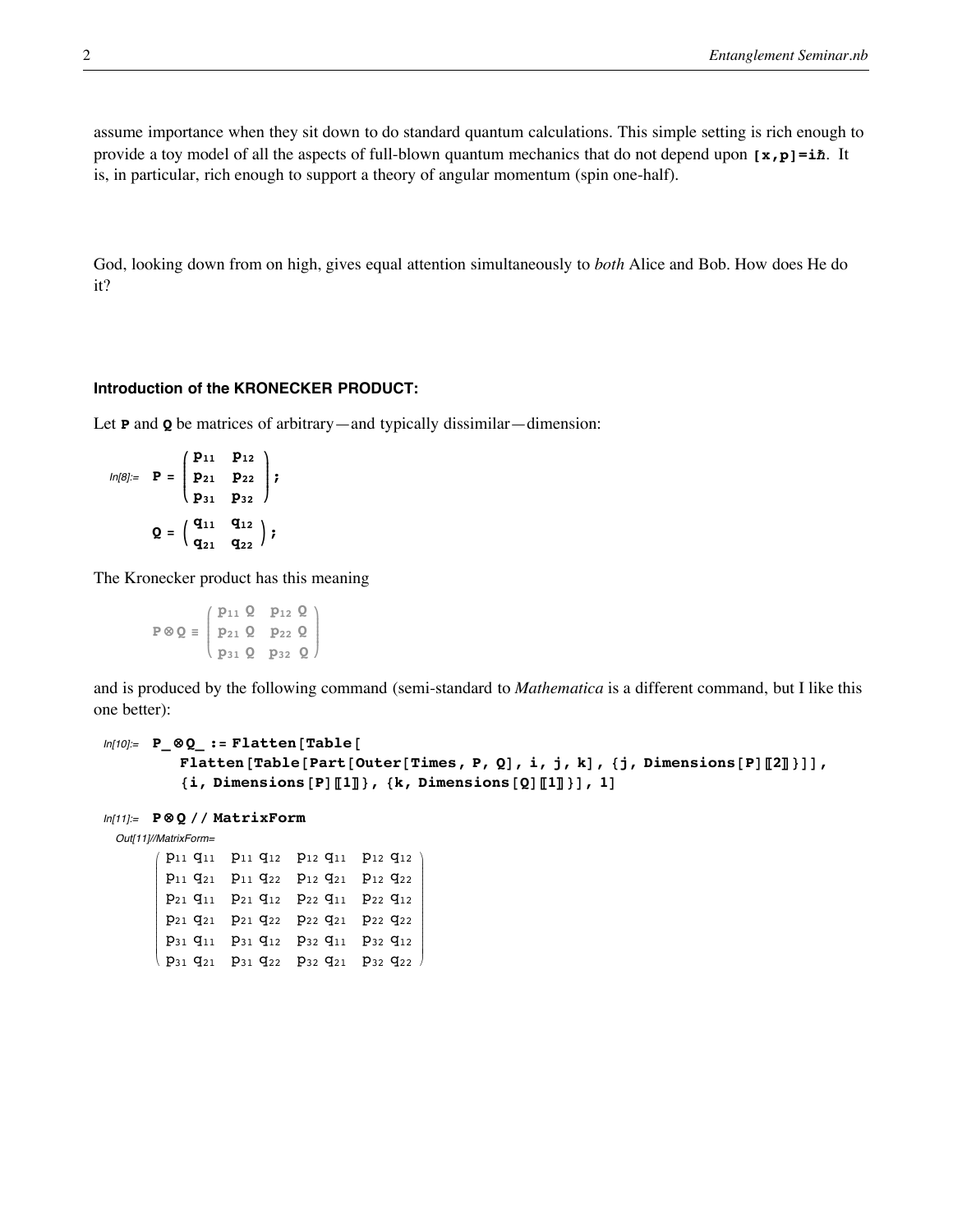Out[11]//MatrixForm=  $\epsilon$ 

|  | $(P_{11} Q_{11} P_{11} Q_{12} P_{12} Q_{11} P_{12} Q_{12})$<br>$\begin{bmatrix} P_{31} & q_{11} & P_{31} & q_{12} & P_{32} & q_{11} & P_{32} & q_{12} \end{bmatrix}$<br>$\langle \; \mathbf{p}_{31} \; \mathbf{q}_{21} \; \; \mathbf{p}_{31} \; \mathbf{q}_{22} \; \; \mathbf{p}_{32} \; \mathbf{q}_{21} \; \; \mathbf{p}_{32} \; \mathbf{q}_{22} \; \rangle$ |
|--|---------------------------------------------------------------------------------------------------------------------------------------------------------------------------------------------------------------------------------------------------------------------------------------------------------------------------------------------------------------|

The Kronecker product provides a natural mechanism for developing multiple copies of linear algebra simultaneously , and at the same time for establishing cross-talk among them.

To described the state of the **composite Alice/Bob system**, God writes

```
ln[12] := \Phi = \psi_{\text{Alice}} \otimes \psi_{\text{Bob}};
In[13]:= Y êê MatrixForm
    Out[13]//MatrixForm=
                 i
                 k
                 j<br>J<br/>j\eta\alpha_1 \beta_1\alpha_1 \beta_2\alpha_2 \beta_1\alpha_2 \beta_2\overline{1}\overline{a}\overline{a}
```
and to describe their respective Hamiltonians/meters/etc. He writes

```
ln[14] := \mathbf{A}_{\text{God}} = \mathbf{A} \otimes \begin{pmatrix} 1 & 0 \\ 0 & 1 \end{pmatrix}\mathbf{B}_{\text{God}} = \begin{pmatrix} 1 & 0 \\ 0 & 1 \end{pmatrix} \otimes \mathbf{B};
In[16]:= AGod êê MatrixForm
             BGod êê MatrixForm
   Out[16]//MatrixForm=
              i
              k
              j<br>J<br/>j\etaa_{11} 0 a_{12} 0
                   0 a_{11} 0 a_{12}a_{21} 0 a_{22} 0
                 0 a_{21} 0 a_{22}\overline{1}\overline{a}\overline{\phantom{a}}Out[17]//MatrixForm=
              i
              k
              j<br>J<br/>j\etab_{11} b_{12} 0 0
                 b_{21} b_{22} 0 0
                   0 0 b_{11} b_{12}\begin{matrix}0&0&b_{21}&b_{22}\end{matrix}\overline{1}\overline{a}\overline{\phantom{a}}
```
He is thus enabled to describe Alice/Bob's activity in a unified way:

```
ln[18] = (\mathbf{A}_{\text{God}}) \cdot \Psi = (\mathbf{A} \cdot \psi_{\text{Alice}}) \otimes \psi_{\text{Bob}} // Simplify
                 (\mathbf{B}_{\text{God}}) \cdot \mathbf{F} = \psi_{\text{Alice}} \otimes (\mathbf{B} \cdot \psi_{\text{Bob}}) // Simplify
Out[18]= True
Out[19]= True
```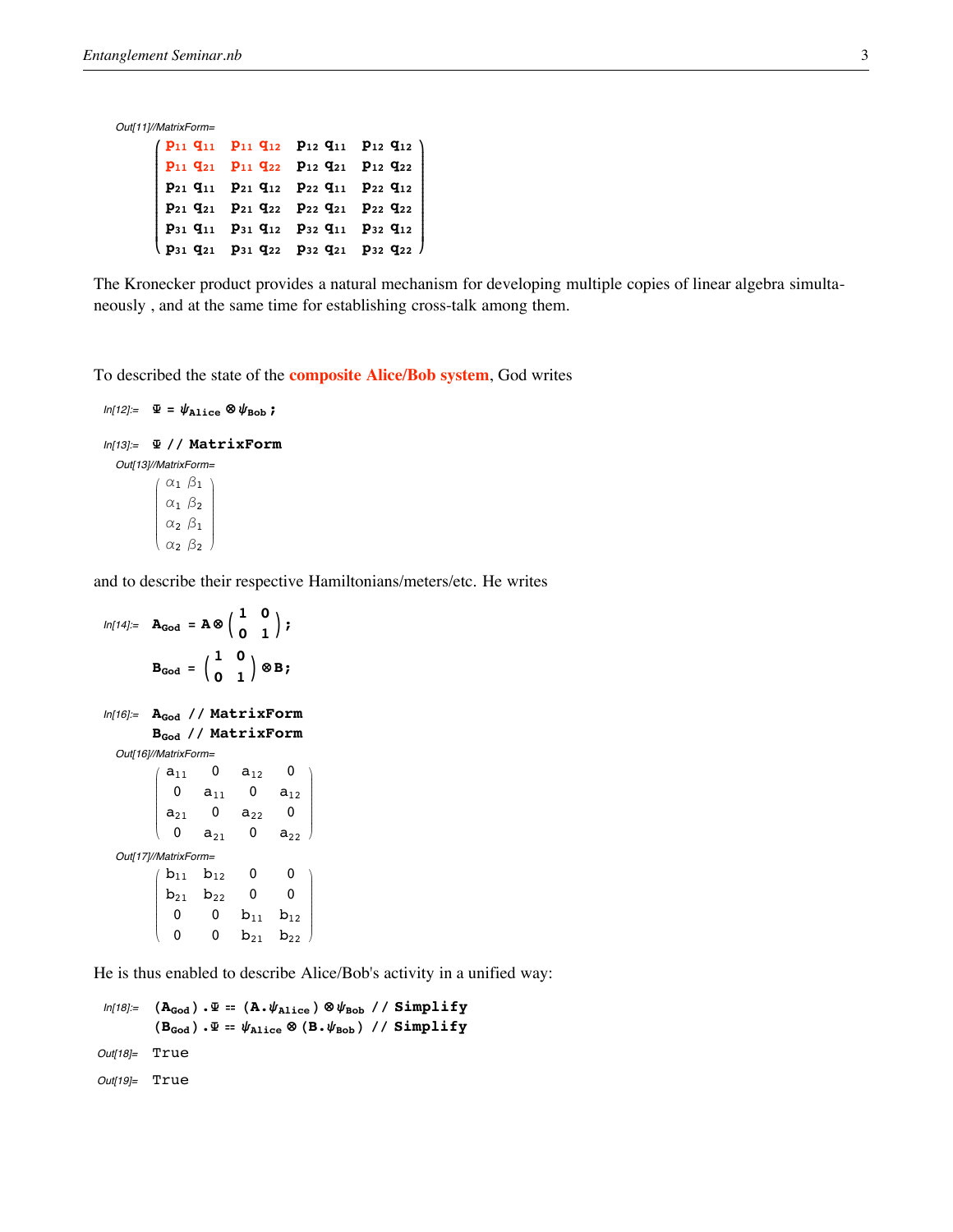# **TYPICAL CONCRETE CASE (of, as it happens, very great special interest):**

Alice selects the measurement device (or "meter") described by the hermitian matrix

 $ln[20] =$  **A** =  $\begin{pmatrix} 1 & 0 \\ 0 & -1 \end{pmatrix}$ ;

From

```
In [21]: = Eigenvalues [A]
```
 $Out[21]= \{-1, 1\}$ 

we see that her meter always announces either **+1** or **-1** (up/down, true/false, yes/no). God writes

```
ln[22] := \mathbf{A}_{\text{God}} = \mathbf{A} \otimes \begin{pmatrix} 1 & 0 \\ 0 & 1 \end{pmatrix};
In[23]:= AGod êê MatrixForm
   Out[23]//MatrixForm=
              i
              k
              j<br>J<br/>j\eta1 0 0 0
                  0 1 0 0
                  0 \t 0 \t -1 \t 00 \t 0 \t -1\mathbf{r}\overline{a}\overline{\phantom{a}}
```
to describe Alice's meter. The "spectral resolution" of  $A_{\text{God}}$  is immediate:

```
ln[24] := \mathbf{A}_{\text{God}} = ( + 1)i
                                 k
                                 \sqrt{\frac{1}{2}}1 0 0 0
                                    0 1 0 0
                                    0 0 0 0
                                    0 0 0 0
                                                      \mathbf{r}{
                                                      zzzzzzzzzzzz
                                                         + (-1)i
                                                                     k
                                                                     \sqrt{\frac{1}{2}}0 0 0 0
                                                                        0 0 0 0
                                                                        0 0 1 0
                                                                        0 0 0 1
                                                                                          \mathbf{I}{
                                                                                          zzzzzzzzzzzz
```
Out[24]= True

where the matrices are obviously projective (project onto orthogonal 2-spaces.

We will suppose Bob to have selected a similar meter

$$
ln[25]:=\mathbf{B}=\begin{pmatrix}1&0\\0&-1\end{pmatrix};
$$

which leads God to write

$$
\text{In}[26] := \quad \mathbf{B}_{\mathbf{God}} \ = \ \left(\begin{array}{cc} 1 & 0 \\ 0 & 1 \end{array}\right) \otimes \mathbf{B} \, \text{;}
$$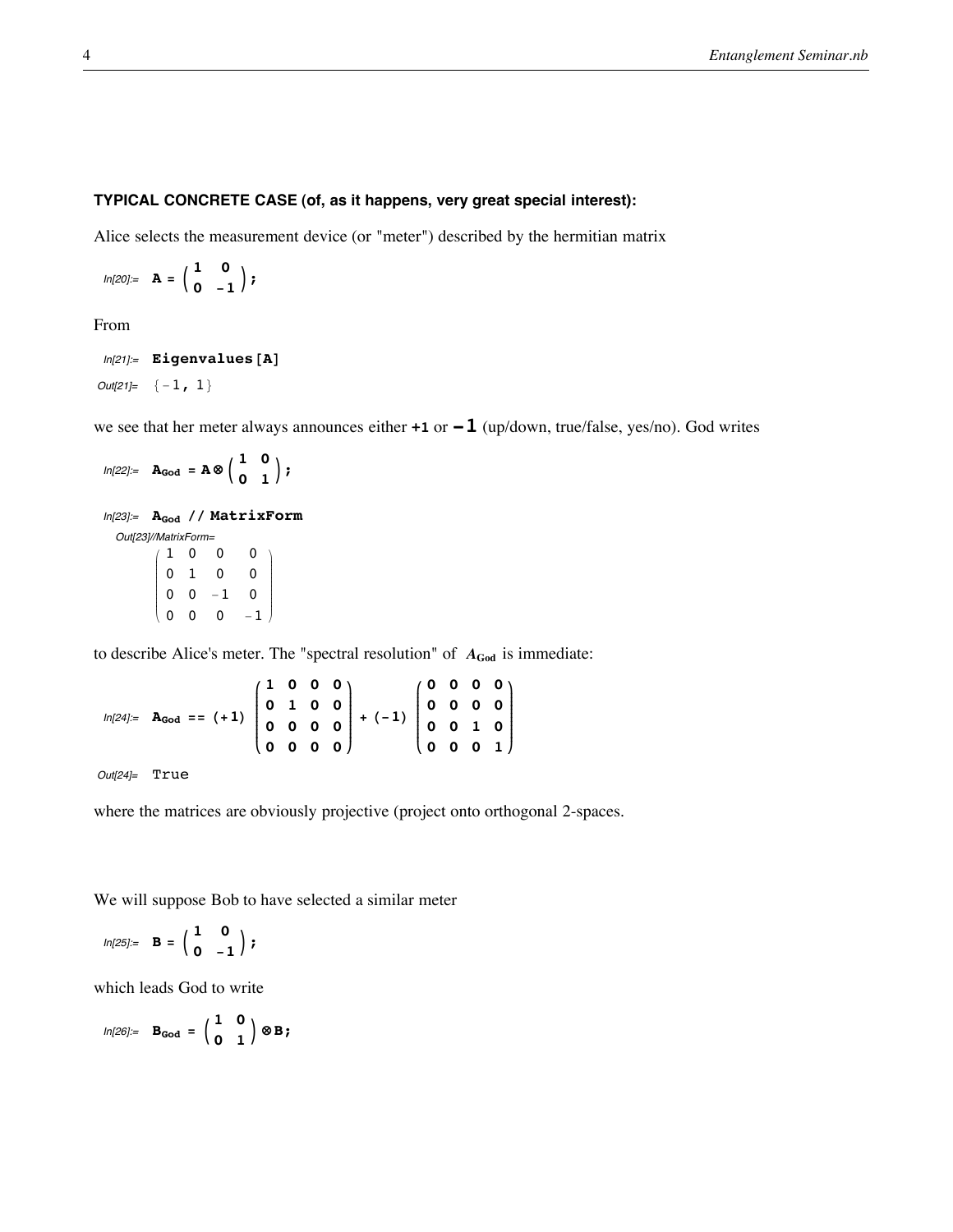### In[27]:=  $B_{\text{God}}$  // MatrixForm

Out[27]//MatrixForm=

i  $(0 \ 0 \ 0 \ -1)$ j<br>J<br/>j $\eta$ 1 0 0 0  $\begin{matrix} 0 & -1 & 0 & 0 \end{matrix}$ 0 0 1 0  $\mathbf{I}$  $\overline{\phantom{a}}$ 

Immediately

$$
ln[28] = B_{\text{God}} = (+1) \begin{pmatrix} 1 & 0 & 0 & 0 \\ 0 & 0 & 0 & 0 \\ 0 & 0 & 1 & 0 \\ 0 & 0 & 0 & 0 \end{pmatrix} + (-1) \begin{pmatrix} 0 & 0 & 0 & 0 \\ 0 & 1 & 0 & 0 \\ 0 & 0 & 0 & 0 \\ 0 & 0 & 0 & 1 \end{pmatrix}
$$

Out[28]= True

Suppose God—trickster that He is—presents Alice serially with many copies of the state

$$
\text{In}[29]:=\quad \Psi=\; \frac{\left(\begin{array}{c}1\\0\end{array}\right)\otimes\left(\begin{array}{c}0\\1\end{array}\right)\;+\; \left(\begin{array}{c}0\\1\end{array}\right)\otimes\left(\begin{array}{c}1\\0\end{array}\right)}{\sqrt{2}}\; ;
$$

In[30]:= **<sup>Y</sup> êê MatrixForm** Out[30]//MatrixForm=

$$
\left(\begin{array}{c}0\\\frac{1}{\sqrt{2}}\\\frac{1}{\sqrt{2}}\\0\end{array}\right)
$$

Alice's meter will then announce **+1** with probability

$$
ln[31] := \text{Transpose}[\mathbf{\Psi}] \cdot \begin{pmatrix} 1 & 0 & 0 & 0 \\ 0 & 1 & 0 & 0 \\ 0 & 0 & 0 & 0 \\ 0 & 0 & 0 & 0 \end{pmatrix} \cdot \mathbf{\Psi}
$$
  
Out[31]=  $\left\{ \left\{ \frac{1}{2} \right\} \right\}$ 

and will on such occasions prepare the state (here the  $\sqrt{2}$  is normalization factor)

$$
ln[32] = \text{AliceOutUp} = \sqrt{2} \begin{pmatrix} 1 & 0 & 0 & 0 \\ 0 & 1 & 0 & 0 \\ 0 & 0 & 0 & 0 \\ 0 & 0 & 0 & 0 \end{pmatrix} \cdot \Psi;
$$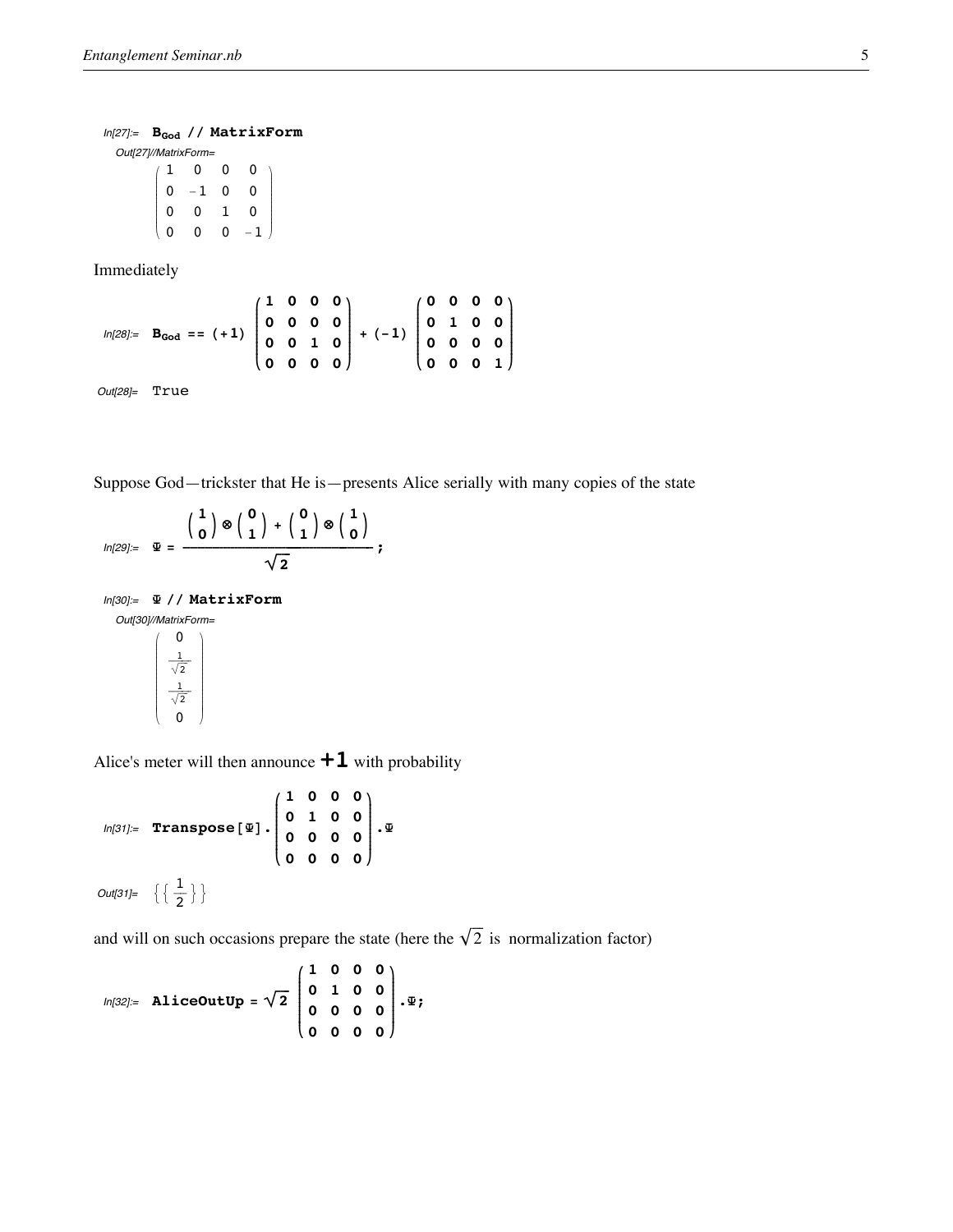#### In[33]:= **AliceOutUp êê MatrixForm**

Out[33]//MatrixForm= i k j<br>J<br/>j $\eta$ 0 1 0 0  $\mathbf{I}$  $\frac{1}{2}$  $\overline{a}$ 

Alternatively, her meter announces **-1** with probabilty

$$
ln[34] = \text{Transpose}[\mathbf{\Psi}] \cdot \begin{pmatrix} 0 & 0 & 0 & 0 \\ 0 & 0 & 0 & 0 \\ 0 & 0 & 1 & 0 \\ 0 & 0 & 0 & 1 \end{pmatrix} \cdot \mathbf{\Psi}
$$
  
Out[34]=  $\left\{ \left\{ \frac{1}{2} \right\} \right\}$ 

and prepares the state

$$
ln[35] = \text{AliceOut} \text{Dn} = \sqrt{2} \begin{pmatrix} 0 & 0 & 0 & 0 \\ 0 & 0 & 0 & 0 \\ 0 & 0 & 1 & 0 \\ 0 & 0 & 0 & 1 \end{pmatrix} \cdot \Psi;
$$

In[36]:= **AliceOutDn êê MatrixForm**

Out[36]//MatrixForm=

i k j<br>J<br/>j $\eta$ 0 0 1 0  $\mathbf{r}$  $\frac{1}{2}$  $\overline{a}$ 

Because Bob—gentleman that he is—always lets Alice go first, he with his B-meter examines states that have been altered by Alice's prior measurement activity. When he inherits an **AliceOutUp** state his meter reads **+1** with probability

$$
\text{In}[37] = \text{Transpose}[\text{AliceOutUp}]. \begin{pmatrix} 1 & 0 & 0 & 0 \\ 0 & 0 & 0 & 0 \\ 0 & 0 & 1 & 0 \\ 0 & 0 & 0 & 0 \end{pmatrix}.
$$
 AliceOutUp

 $Out[37]= {0}$ 

—which is to say: never—and reads **-1** with probability

$$
\text{In[38]:} \quad \text{Transpose [AliceOutUp]}\cdot \begin{pmatrix} 0 & 0 & 0 & 0 \\ 0 & 1 & 0 & 0 \\ 0 & 0 & 0 & 0 \\ 0 & 0 & 0 & 1 \end{pmatrix}.\text{AliceOutUp}
$$

 $Out[38]= \{1\}$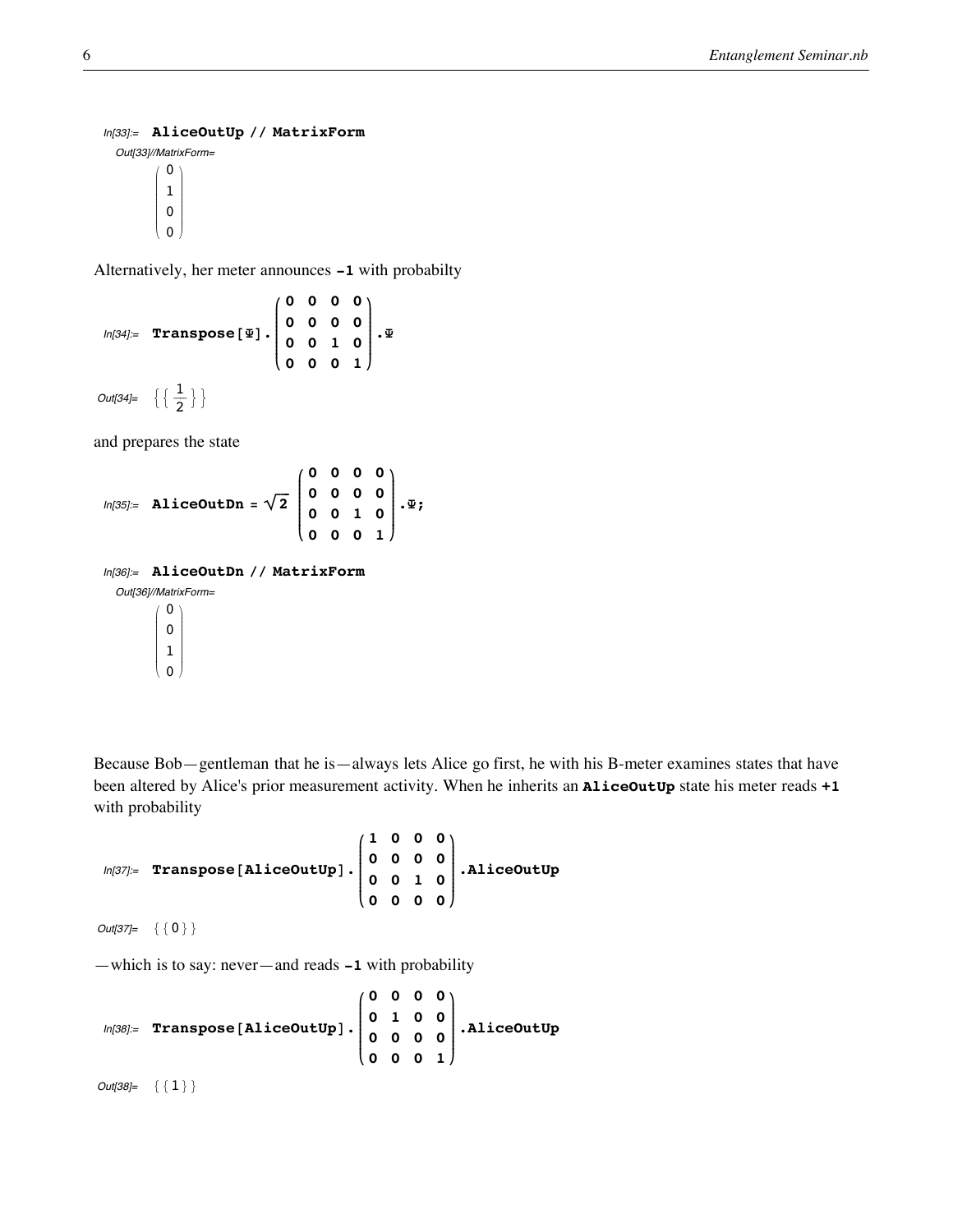—which is to say: with certainty. On the other hand, when he inherits an **AliceOutDn** state his meter reads **+1** with probability

In[39]:= **Transpose@AliceOutDnD. i k**  $\sqrt{\frac{1}{2}}$ **1 0 0 0 0 0 0 0 0 0 1 0 0 0 0 0**  $\mathbf{I}$ **{ zzzzzzzzzzzz .AliceOutDn**

 $Out[39]= { }{ 1 }$ 

—which is to say: with certainty—and never reads **-1**:

$$
\text{In[40]:} \quad \text{Transpose [AliceOutDn] \cdot} \begin{pmatrix} 0 & 0 & 0 & 0 \\ 0 & 1 & 0 & 0 \\ 0 & 0 & 0 & 0 \\ 0 & 0 & 0 & 1 \end{pmatrix} \cdot \text{AliceOutDn}
$$

 $Out[40]= {0}$ 

Those statistical results are summarized in the following table, where the red entries are JOINT probabilities, while the blue entries are MARGINAL probabilities, got by adding all joint probabilities in a row/column.

|                     |                          | BobUp BobDn Alice Marginal |
|---------------------|--------------------------|----------------------------|
| AliceUp             | $\overline{\phantom{a}}$ | $\overline{2}$             |
| AliceDn             |                          |                            |
| <b>Bob Marginal</b> |                          |                            |

Alice's meter reads **±** with equal frequency, and so does Bob's. But when they come together (Alice works at Stanford, Bob at Harvard) they find that their respective meter readings are **perfectly anticorrelated**!

What we have encountered here is David Bohm's sharp illustration (1951) of the essential upshot of the famous **EPR paradox** (1935). It was in this setting that John Bell (1964)—after supplying Alice and Bob with more general devices

|  | $A = \begin{pmatrix} a_3 & a_1 - \mathbf{i} \ a_2 & -a_3 \end{pmatrix}$                                                                                                                          |
|--|--------------------------------------------------------------------------------------------------------------------------------------------------------------------------------------------------|
|  |                                                                                                                                                                                                  |
|  | $\mathbf{B} = \left( \begin{array}{cc} \mathbf{b}_3 & \mathbf{b}_1 - \dot{\mathbbm{n}} \; \mathbf{b}_2 \\ \mathbf{b}_1 + \dot{\mathbbm{n}} \; \mathbf{b}_2 & - \mathbf{b}_3 \end{array} \right)$ |
|  |                                                                                                                                                                                                  |

—was led to the **Bell inequality** that sparked the on-going *experimental* inquiry into the foundations of quantum mechanics, one early result of which was to <u>rule out the possibility that behind quantum theory lurks a determinis-</u> tic local hidden variable theory.

To lend quantitative precision to our intuitive allusion to "correlation", write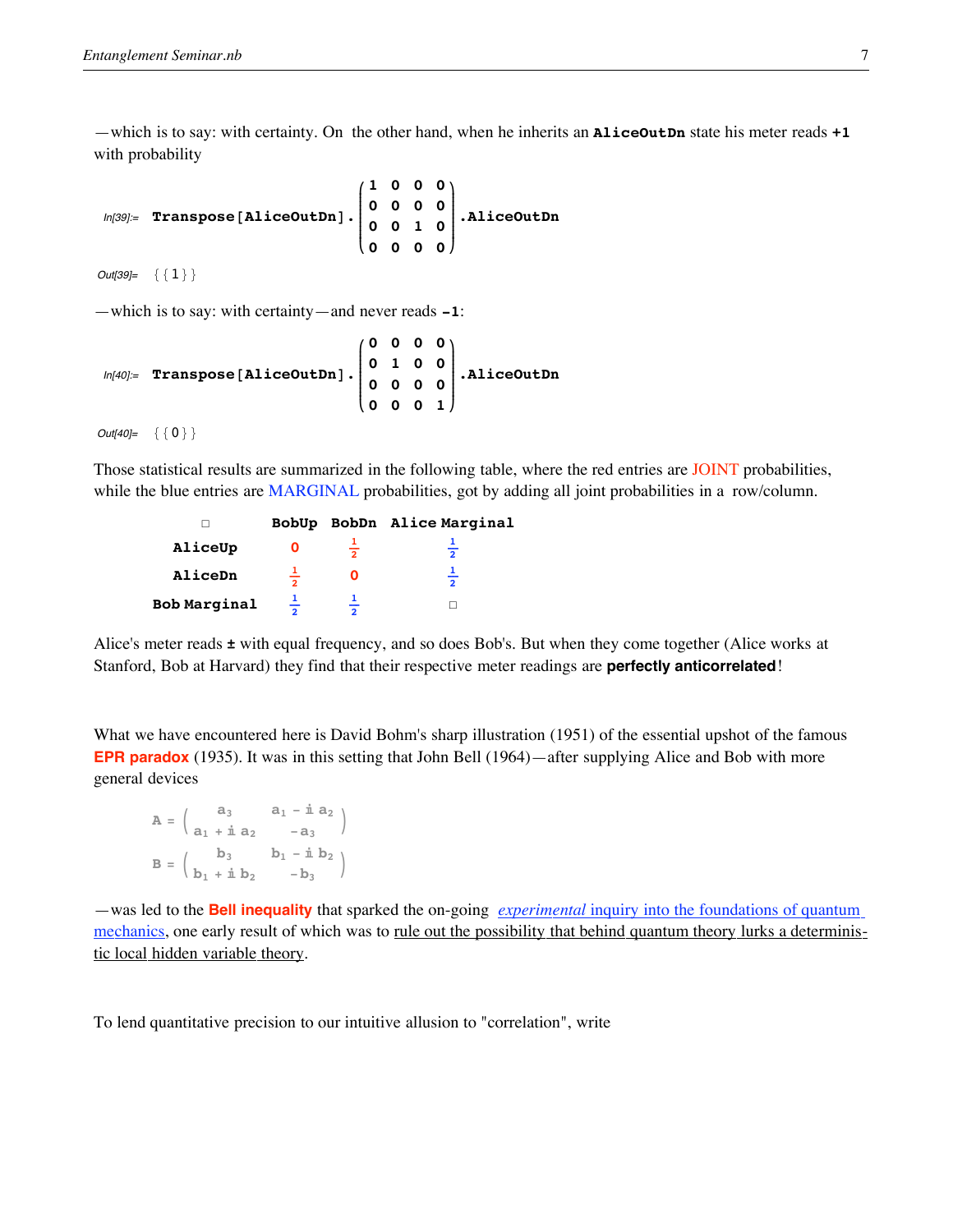$$
\mathfrak{D} = \begin{pmatrix} \psi_1 \\ \psi_2 \\ \psi_3 \\ \psi_4 \end{pmatrix}
$$

and define

$$
correlation \equiv (averaged \ product) - (product \ of \ averages)
$$

Are led by just such argumentation—analysis of Alice/Bob statistics—to define

 $ln[41]$  = correlation  $[w_1, x_1, y_1, z_1]$  :=  $w^2 - x^2 - y^2 + z^2 - (w^2 + x^2 - y^2 - z^2)$   $(w^2 - x^2 + y^2 - z^2)$ which when applied to  $\Phi$  gives

$$
ln[42] = \text{correlation} \left[ \psi_1, \psi_2, \psi_3, \psi_4 \right]
$$
\n
$$
Out[42] = \psi_1^2 - \psi_2^2 - \psi_3^2 + \psi_4^2 - (\psi_1^2 + \psi_2^2 - \psi_3^2 - \psi_4^2) \ (\psi_1^2 - \psi_2^2 + \psi_3^2 - \psi_4^2)
$$

and in the example just studied

$$
In[43]:=\quad \mathfrak{B}=\left(\begin{array}{c} 0\\ \frac{1}{\sqrt{2}}\\ \frac{1}{\sqrt{2}}\\ 0 \end{array}\right)
$$

supplies

$$
ln[43] = correlation\left[0, \frac{1}{\sqrt{2}}, \frac{1}{\sqrt{2}}, 0\right]
$$

 $Out[43]= -1$ 

If, on the other hand, God had respected the "physical independence" of Alice/Bob's systems we would have had

$$
\mathfrak{L} = \begin{pmatrix} \alpha_1 & \beta_1 \\ \alpha_1 & \beta_2 \\ \alpha_2 & \beta_1 \\ \alpha_2 & \beta_2 \end{pmatrix}
$$

giving the intuitively more comprehensible result

 $In [44]:$  FullSimplify [correlation  $[\alpha_1 \ \beta_1 \ , \ \alpha_1 \ \beta_2 \ , \ \alpha_2 \ \beta_1 \ , \ \alpha_2 \ \beta_2 ]$  ] Out[44]=  $-(\alpha_1^2 - \alpha_2^2) (\beta_1^2 - \beta_2^2) (-1 + (\alpha_1^2 + \alpha_2^2) (\beta_1^2 + \beta_2^2))$  $ln[45] = % \left( . 6 \frac{2}{1} + \alpha_2^2 \right) \rightarrow 1, ( \beta_1^2 + \beta_2^2 ) \rightarrow 1 \}$ Out[45]= 0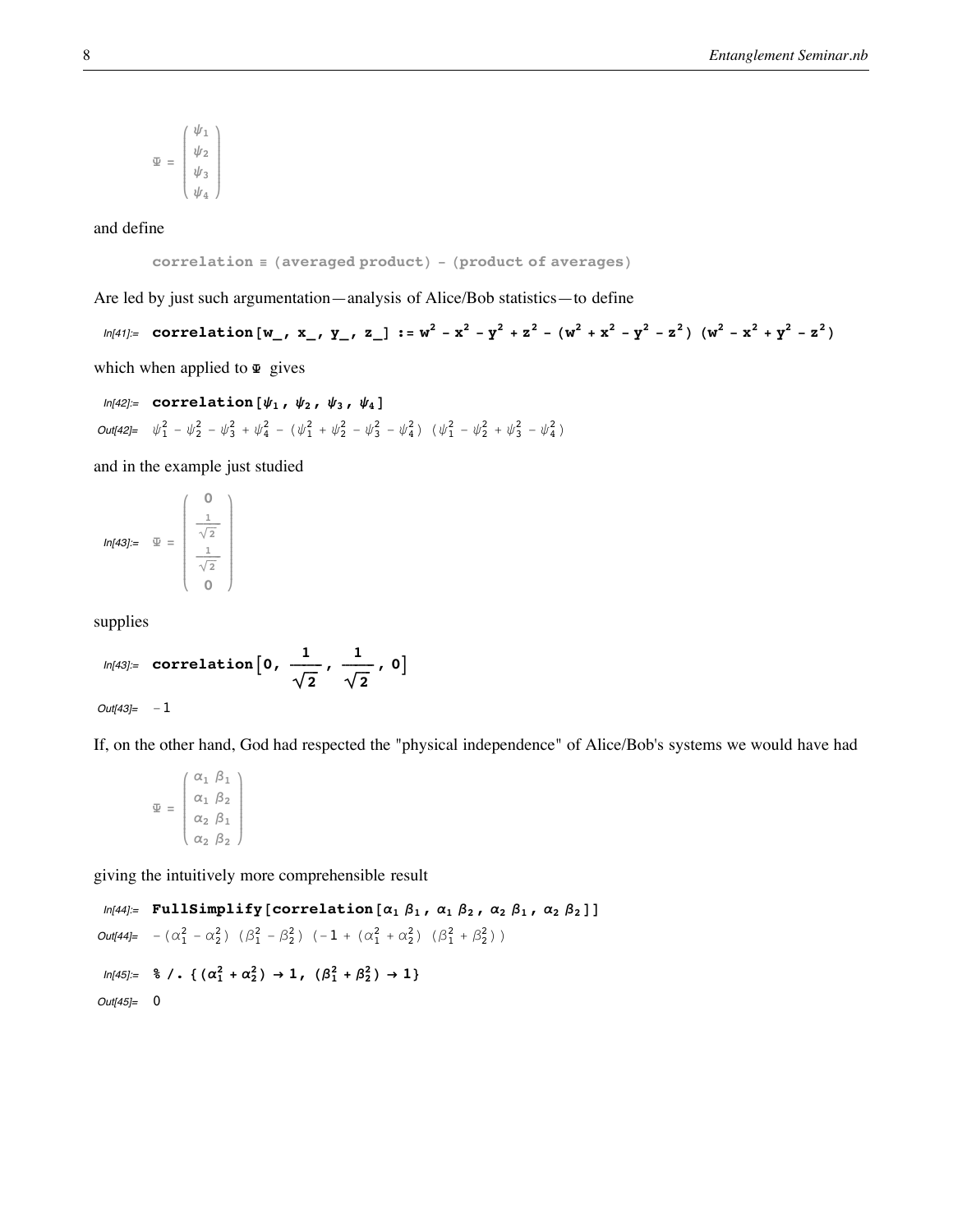# ■ **Entangled states of composite quantum systems**

Correlation effects have been shown to be absent when the composite state vector  $\Phi$  possesses the Kronecker factored form **a⊗b**. In all other ("non-separable") cases they are present, and Y is said to describe an **entangled composite state**. One can then not speak separately of

- the quantum physics of  $S_{Alice}$
- the quantum physics of  $S_{\text{Bob}}$

but can speak only of

• the quantum physics of  $S_{\text{composite}} \equiv S_{\text{Alice}} \otimes S_{\text{Bob}}$ .

It is the entanglement phenomenon that lies at the base of

- **quantum computation**
- **quantum encryption**
- **teleportation**, etc.

It was Schrödinger—writing in response to publication of the EPR paper—who coined the term "entanglement," and who wrote

"When two systems, of which we know the states by their respective representatives, enter into temporary physical interaction due to known forces between them, and when after a time of mutual influence the systems separate again, then they can no longer be described in the same way as before, viz. by endowing each of them with a representative of its own. I would not call that *one* but rather *the* characteristic trait of quantum mechanics, the one that enforces its entire departure from classical lines of thought. By the interaction the two representatives [the quantum states] have become entangled.

…Another way of expressing the peculiar situation is: the best possible knowledge of a *whole* does not necessarily include the best possible knowledge of all its *parts,* even though they may be entirely separate and therefore virtually capable of being 'best possibly known,' i.e., of possessing, each of them, a representative of its own. The lack of knowledge is by no means due to the interaction being insufficiently known — at least not in the way that it could possibly be known more completely — it is due to the interaction itself."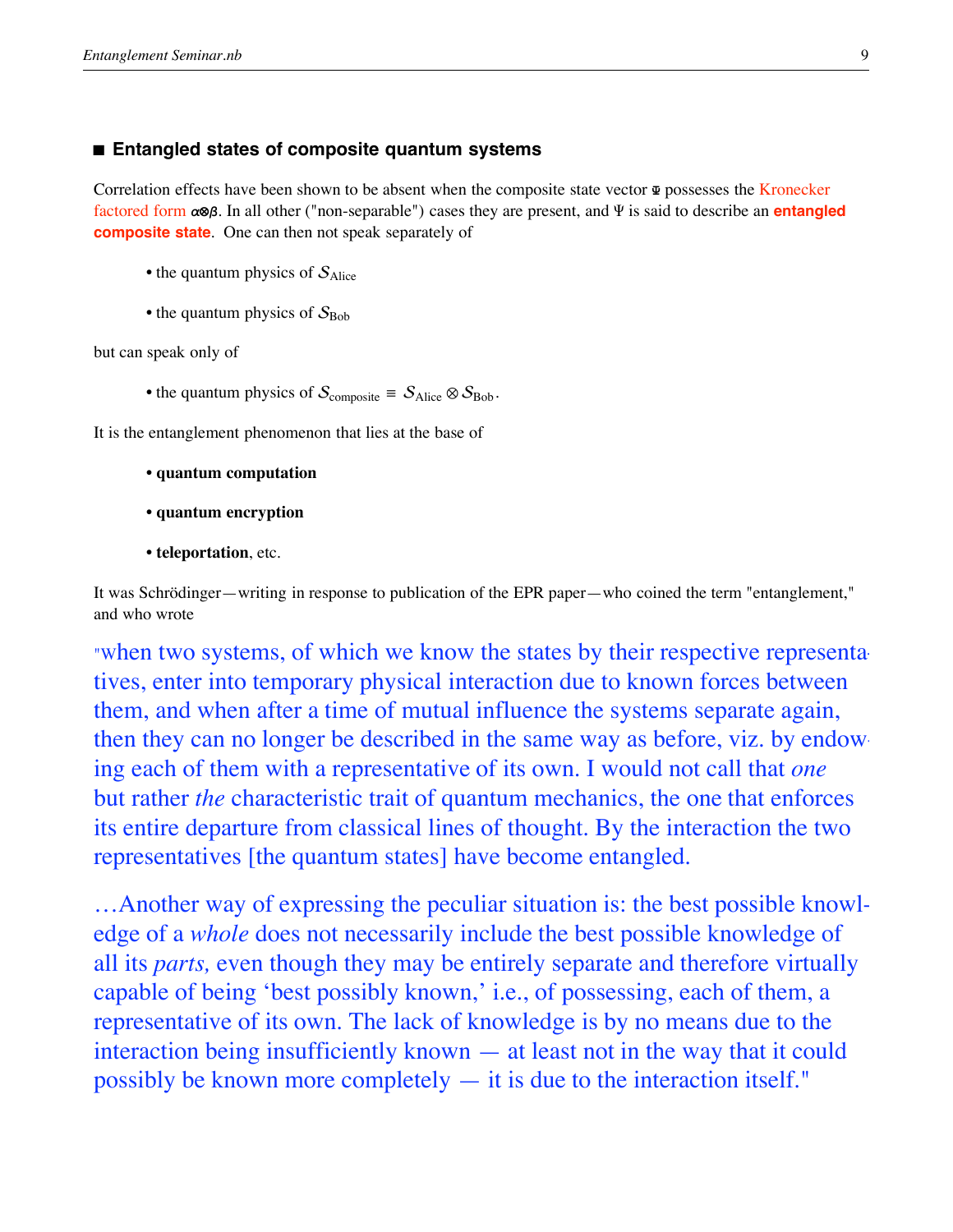# $\blacksquare$  **DECISION PROBLEM** and the related QUANTIFICATION PROBLEM

I quote from "The decision problem for entanglement," by Wayne C. Myrvold (1997):

*In March 1995, Abner Shimony [professor of philosophy at Boston University, and an influential theorist in this area] attended a conference held in honor of hte 60th anniversary of the famous EPR paper at Technion University in Haifa, Israel. Among the lecturers at the conference was Alain Aspect [a leading experimentalist]. In Paris, immediately after the conference, Abner had a dream in which Aspect…posed the problem: is it algorithmically decidable whether a given quantum mechanical state is decidable or not? Upon returning to the United States, Abner posed the question to me [Myrvold, then a recent PhD in philosophy, who specialized in "computability theory"].*

*[Within a couple of weeks, Myrvold had established that] the question is almost decidable—there is an algorithmic procedure that answers correctly in all but the borderline cases, and for these cases fails to terminate… The function that gives the minimum distance from* <sup>Y</sup> *to a product state is a computable function, even though there is no effective procedure that always produces the product state [in question]."*

Beyond answering "yes/no" to the question "Is Y separable?" one would like, in non-separable cases, to be in position to respond to the question "How nearly separable is it; *how* entangled is the state Y?"

The literature provides many attempted answers to these questions.

- Many are elegantly abstruse;
- Some claim to be "stronger" than others;
- Most are computationally awkward.

# ■ **Elementary solution of the decision problem**

**QUESTION**: Do there exist normalized vectors  $\begin{pmatrix} a_1 \\ a_2 \end{pmatrix}$  and  $\begin{pmatrix} b_1 \\ b_2 \end{pmatrix}$  that satisfy the non-linear coupled system of equations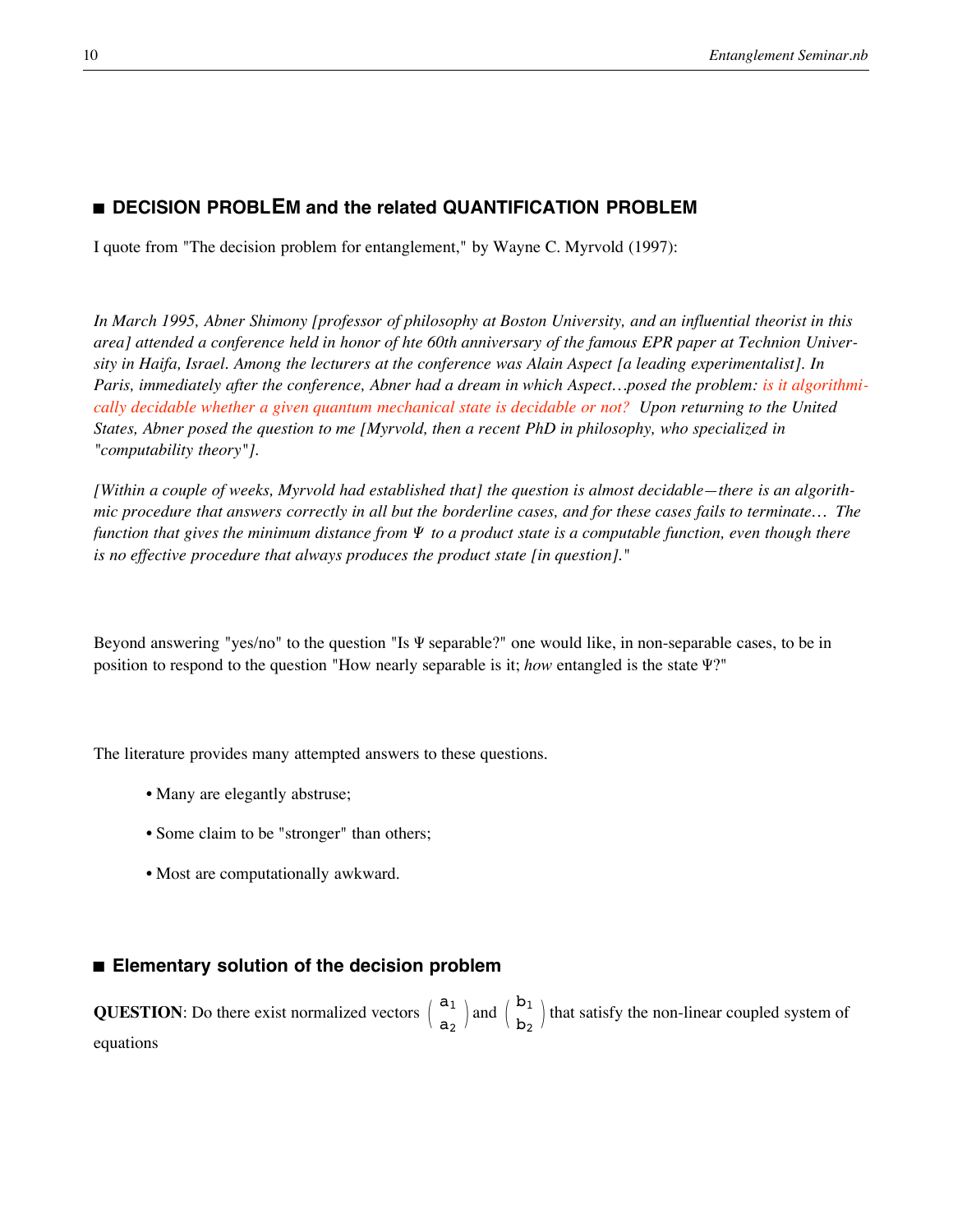| $\psi_2$<br>$a_1 b_2$   |  |
|-------------------------|--|
|                         |  |
| $\psi_3$<br>$a_2 b_1$   |  |
| $\psi_4$<br>$a_2$ $b_2$ |  |

where the  $\psi$ s are the specified components of a normalized 4-vector?

# **REMARK**: From

k

$$
ln[46] := \psi_1 \begin{pmatrix} 1 \\ 0 \end{pmatrix} \otimes \begin{pmatrix} 1 \\ 0 \end{pmatrix} + \psi_2 \begin{pmatrix} 1 \\ 0 \end{pmatrix} \otimes \begin{pmatrix} 0 \\ 1 \end{pmatrix} + \psi_3 \begin{pmatrix} 0 \\ 1 \end{pmatrix} \otimes \begin{pmatrix} 1 \\ 0 \end{pmatrix} + \psi_4 \begin{pmatrix} 0 \\ 1 \end{pmatrix} \otimes \begin{pmatrix} 0 \\ 1 \end{pmatrix} / / MatrixForm
$$
  
\n $Out[46] // MatrixForm$   
\n $\begin{pmatrix} \psi_1 \\ \psi_2 \\ \psi_3 \\ \psi_4 \end{pmatrix}$ 

we see that it is always possible to display **Y** as a linear combination of not more than four separated terms. And the elegant Schmidt decomposition theorem—which is based upon the SVD of the associated *density matrix*

 $\rho \equiv \Psi$ .Transpose<sup>[ $\Psi$ ]</sup>

—asserts that it is always possible to write

 $\frac{1}{2}$ 

 $\mathbf{\Psi} = \sqrt{\mu_1} \mathbf{u}_1 \otimes \mathbf{v}_1 + \sqrt{\mu_2} \mathbf{u}_2 \otimes \mathbf{v}_2$ 

where  $u_1$  and  $u_2$  (ditto  $v_1$  and  $v_2$ ) are orthogonal 2-vectors. This method is restricted, however, to bipartite systems, cannot be extended to (for example) tripartite systems, where in separable/disentangled cases one has

```
\ln[47] = \mathbf{\Psi} = \left( \begin{pmatrix} \mathbf{a}_1 \\ \mathbf{a}_2 \end{pmatrix} \otimes \begin{pmatrix} \mathbf{b}_1 \\ \mathbf{b}_2 \end{pmatrix} \right) \otimes \begin{pmatrix} \mathbf{c}_1 \\ \mathbf{c}_2 \end{pmatrix} // MatrixForm
   Out[47]//MatrixForm=
                     i
                     jjjjjjjjjjjjjjjjjjjjjjjjjjjjjjjjj
                          \mathtt{a}_1 \mathtt{b}_1 \mathtt{c}_1a_1 b_1 c_2a_1 b_2 c_1a_1 b_2 c_2a_2 b_1 c_1a_2 b_1 c_2a_2 b_2 c_1a_2 b_2 c_2\mathbf{I}zzzzzzzzzzzzzzzzzzzzzzzzzzzzzzzzz
```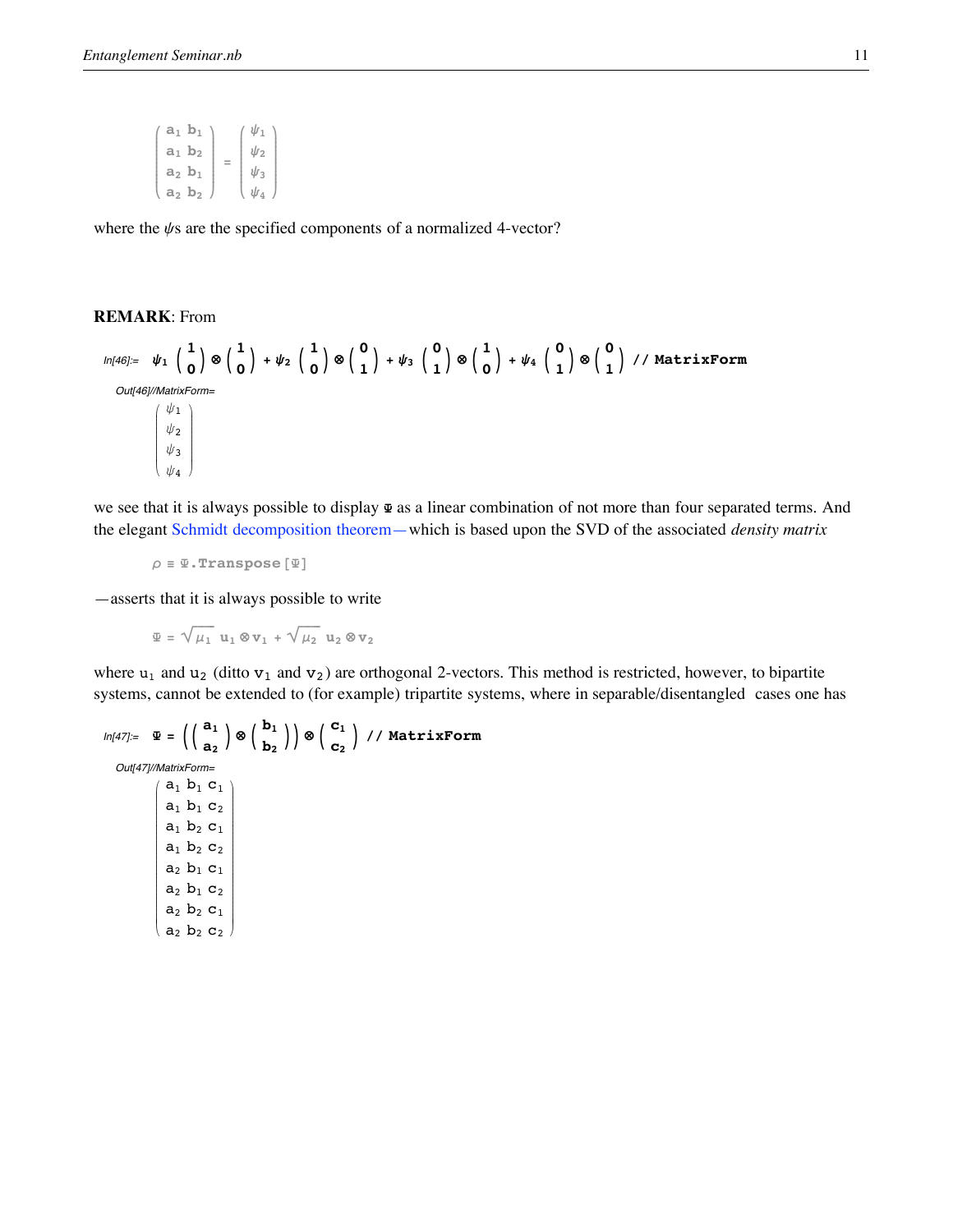# **Constructive solution of the decision problem**

# **Step One:**

Take logs, get

```
i
k
jjjjjjjjjjjj
   Log[a_1] + Log[b_1] \rightarrow\texttt{Log}[a_1] + \texttt{Log}[b_2]Log[a_2] + Log[b_1]\texttt{Log}[a_2] + \texttt{Log}[b_2]\mathbf{r}{
                                             zzzzzzzzzzzz
                                                 =
                                                     i
                                                     k
                                                     jjjjjjjjjjjj
                                                     \sqrt{Log[\psi_1]}\text{Log}[\psi_2]Log[\psi_3]\texttt{Log}[\psi_4]\mathbf{r}{
                                                                            zzzzzzzzzzzz
```
# **Step Two:**

Write

| $1$ 0 1 0 $'$                                 | $/$ Log[a $_{1}$ ]              | $($ Log[ $\psi_1$ ] $)$                    |
|-----------------------------------------------|---------------------------------|--------------------------------------------|
| 001                                           | $Log[a_2]$                      | $\lfloor \log \left[\psi_2\right] \rfloor$ |
| 1 1 0                                         | $Log[b_1]$                      | $\lfloor \log \left[\psi_3\right] \rfloor$ |
| $\begin{pmatrix} 0 & 1 & 0 & 1 \end{pmatrix}$ | $\log\left[\mathbf{b}_1\right]$ | $\left($ Log[ $\psi_4$ ] $\right)$         |

Straightforward inversion is not possible, because

 $ln[48] =$  **Det i k**  $\sqrt{\frac{1}{2}}$ **1 0 1 0 1 0 0 1 0 1 1 0 0 1 0 1 y { zzzzzzzzzzzz E**

```
Out[48]= 0
```
But the singularity (non-invertibility) of the matrix signals not that the equations cannot be solved, but only that the solutions are non-unique: from

```
In[49]:= Transpose \begin{bmatrix} \texttt{NullSpace} \end{bmatrix}i
                                                            k
                                                            \sqrt{\frac{1}{2}}1 0 1 0
                                                               1 0 0 1
                                                               0 1 1 0
                                                               0 1 0 1
                                                                                    y
                                                                                    {
                                                                                    zzzzzzzzzzzz
                                                                                      EE êê MatrixForm
  Out[49]//MatrixForm=
            i
            k
            j<br>J<br/>j\eta-1
               -1
                1
                1
                     \frac{1}{2}\overline{a}\overline{\phantom{a}}
```
we see that to every purported solution vector

```
i
k
jjjjjjjjjjjj
   Log<sup>[a_1]</sup>
   Log<sup>[a_2]</sup>
   Log[b_1]Log[b_1]\mathbf{r}{
                        zzzzzzzzzzzz
```
can be added any vector of the form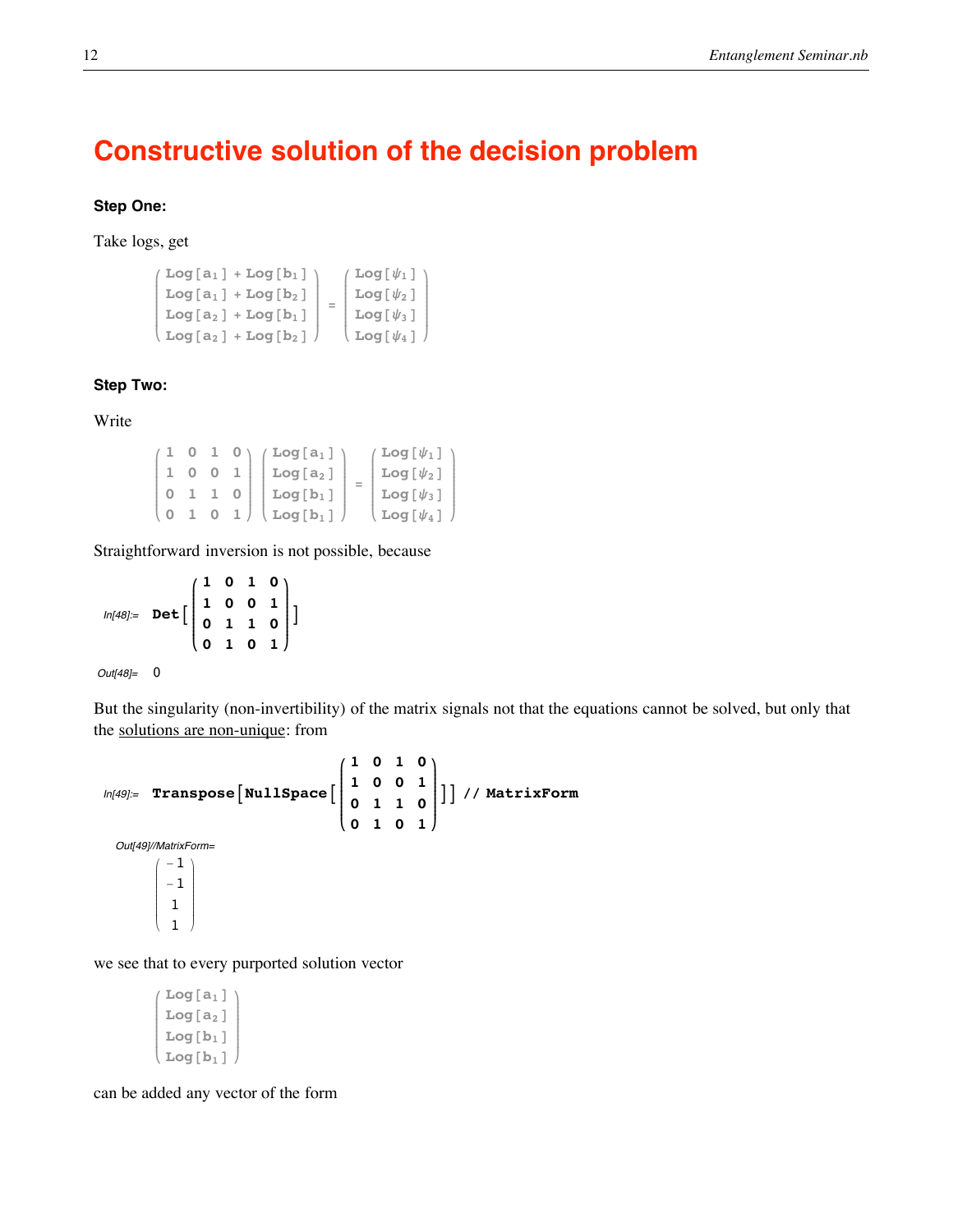$\int$ <sup>- $\lambda$ </sup> **k jjjjjjjjjjjj -l l l**  $\mathbf{r}$ **{ zzzzzzzzzzzz**

since

In[50]:= **i k**  $\sqrt{\frac{1}{2}}$ **1 0 1 0 1 0 0 1 0 1 1 0 0 1 0 1**  $\mathbf{I}$ **{ zzzzzzzzzzzz . i k**  $\sqrt{\frac{1}{2}}$ **-l -l l l**  $\mathbf{I}$ **{ zzzzzzzzzzzz == i k**  $\sqrt{\frac{1}{2}}$ **0 0 0 0**  $\mathbf{r}$ **{ zzzzzzzzzzzz**

Out[50]= True

We are led thus to write

```
\intLog\begin{bmatrix} a_1 \\ b_2 \end{bmatrix}k
jjjjjjjjjjjj
    Log[a_2]Log[b_1]\texttt{Log}[b_1]\mathbf{r}{
                             zzzzzzzzzzzz
                                  = PseudoInverse
                                                                                     \begin{pmatrix} 1 & 0 & 1 & 0 \\ 1 & 0 & 0 & 1 \end{pmatrix}k
                                                                                     jjjjjjjjjjjj
                                                                                          1 0 0 1
                                                                                          0 1 1 0
                                                                                          0 1 0 1
                                                                                                                       \mathbf{r}{
                                                                                                                       zzzzzzzzzzzz
                                                                                                                          E.
                                                                                                                                 \intLog\left[\psi_1\right]k
                                                                                                                                 jjjjjjjjjjjj
                                                                                                                                      \text{Log} [\psi_2]\text{Log} [\psi_3]\texttt{Log} [\psi_4]\mathbf{r}{
                                                                                                                                                              zzzzzzzzzzzz
                                                                                                                                                                   +
                                                                                                                                                                        \int<sup>-\lambda</sup>
                                                                                                                                                                        k
                                                                                                                                                                        jjjjjjjjjjjj
                                                                                                                                                                            -l
                                                                                                                                                                              l
                                                                                                                                                                              l
                                                                                                                                                                                     \mathbf{r}{
                                                                                                                                                                                     zzzzzzzzzzzz
```
That the Moore-Penrose "pseudo-inverse"—which can be considered to be a child of the SVD—is in this intance a funny-looking thing

```
In[51]:= PseudoInverseA
                                                              \begin{pmatrix} 1 & 0 & 1 & 0 \\ 1 & 0 & 0 & 1 \end{pmatrix}k
                                                              \sqrt{\frac{1}{2}}1 0 0 1
                                                                  0 1 1 0
                                                                  0 1 0 1
                                                                                               y
                                                                                               {
                                                                                               zzzzzzzzzzzz
                                                                                                  E êê MatrixForm
  Out[51]//MatrixForm=
                \begin{pmatrix} \frac{3}{8} & \frac{3}{8} & -\frac{1}{8} & -\frac{1}{8} \end{pmatrix}k
                j<br>J<br/>j\frac{1}{2}-\frac{1}{8} -\frac{1}{8} \frac{3}{8} \frac{3}{8}\frac{3}{8} -\frac{1}{8} \frac{3}{8} -\frac{1}{8}-\frac{1}{8} \frac{3}{8} -\frac{1}{8} \frac{3}{8}8
                                                      8
                                                                  8
                                                                         \mathbf{r}\overline{a}\overline{\phantom{a}}
```
need not concern us. If we set

```
\lambda = Log[k]
```
then the preceding equation becomes

```
i
k
jjjjjjjjjjjj
    Log[k a_1]Log[k a_2]Log [b_1 / k]Log [b_1 / k]\mathbf{r}{
                         zzzzzzzzzzzz
                             = PseudoInverse
                                                                i
                                                                k
                                                                jjjjjjjjjjjj
                                                                   1 0 1 0
                                                                   1 0 0 1
                                                                   0 1 1 0
                                                                   0 1 0 1
                                                                                       \mathbf{r}{
                                                                                       zzzzzzzzzzzz
                                                                                          E.
                                                                                              i
                                                                                              k
                                                                                              jjjjjjjjjjjj
                                                                                                  \text{Log} [\psi_1]\text{Log} [\psi_2]\text{Log} [\psi_3]\texttt{Log} [\psi_4]\mathbf{r}{
                                                                                                                  zzzzzzzzzzzz
```
**DIGRESSION**: It helps to notice that matrices are lists of lists, and that functions like **Log** and **Exp** are, in *Mathematica*'s opinion, "listable" in the very useful sense that I now demonstrate: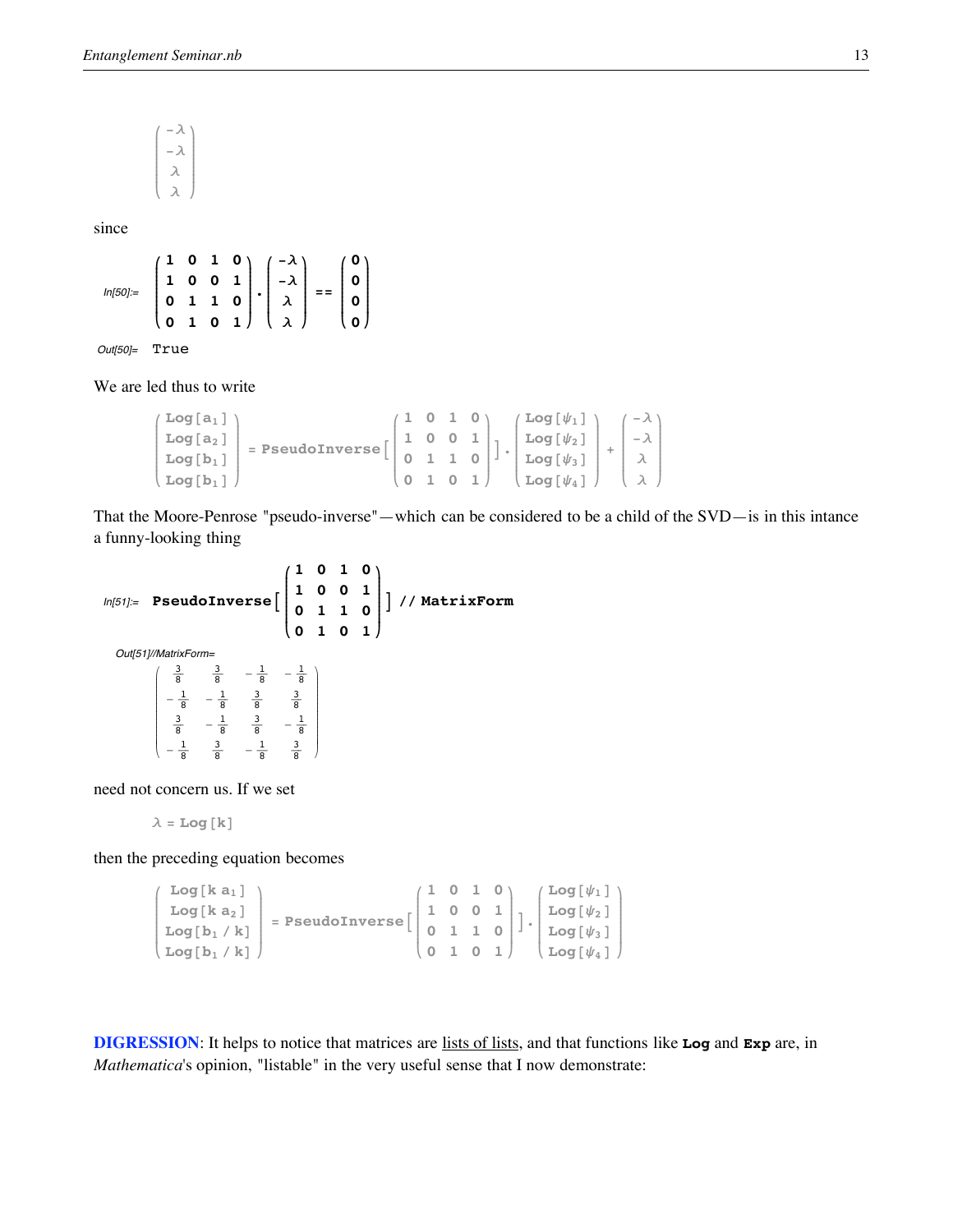

i k j<br>J<br/>j $\eta$  $\psi_1$  $\psi_2$  $\psi_3$  $\psi_4$  $\mathbf{r}$  $\overline{a}$  $\overline{a}$ 

End of digression.

We are placed thus in position to set

$$
ln[54] := \mathbf{Exp}\left[\begin{array}{c}\mathbf{Log}[\mathbf{k} \ \mathbf{a}_1] \\
\mathbf{Log}[\mathbf{k} \ \mathbf{a}_2] \\
\mathbf{Log}[\mathbf{b}_1 / \mathbf{k}] \end{array}\right] \Big) / / \mathbf{MatrixForm}
$$
\n
$$
Out[54] / MatrikForm = \begin{pmatrix} \mathbf{k} \ \mathbf{a}_1 \\ \mathbf{k} \ \mathbf{a}_2 \\ \mathbf{k} \ \mathbf{a}_2 \\ \frac{\mathbf{b}_1}{\mathbf{k}} \\ \frac{\mathbf{b}_1}{\mathbf{k}} \end{pmatrix}
$$

equal to

Exp[Pseudonverse 
$$
\begin{bmatrix} 1 & 0 & 1 & 0 \\ 1 & 0 & 0 & 1 \\ 0 & 1 & 1 & 0 \\ 0 & 1 & 0 & 1 \end{bmatrix}
$$
].Log  $\begin{bmatrix} \psi_1 \\ \psi_2 \\ \psi_3 \\ \psi_4 \end{bmatrix}$ ]

Or, still more efficiently, to write

$$
ln[55] = \begin{pmatrix} a_1 \\ a_2 \\ b_1 \\ b_2 \end{pmatrix} = \begin{pmatrix} 1/k_a & 0 & 0 & 0 \\ 0 & 1/k_a & 0 & 0 \\ 0 & 0 & k_b & 0 \\ 0 & 0 & 0 & k_b \end{pmatrix} \cdot \text{Exp} \left[ \text{PseudoInverse} \left[ \begin{pmatrix} 1 & 0 & 1 & 0 \\ 1 & 0 & 0 & 1 \\ 0 & 1 & 1 & 0 \\ 0 & 1 & 0 & 1 \end{pmatrix} \right] \right] \cdot \text{Log} \left[ \begin{pmatrix} \psi_1 \\ \psi_2 \\ \psi_3 \\ \psi_4 \end{pmatrix} \right] \right]
$$
  
Out[55]= 
$$
\left\{ \left\{ \begin{pmatrix} \frac{\psi_1^{3/8}}{k} \frac{\psi_2^{3/8}}{k} & \frac{\psi_3^{3/8}}{k} \frac{\psi_4^{3/8}}{k} \\ k_a \frac{\psi_1^{1/8}}{k} \frac{\psi_2^{1/8}}{k} & \frac{\psi_2^{1/8}}{k} \frac{\psi_4^{1/8}}{k} \end{pmatrix} \right\}, \ \left\{ \begin{pmatrix} \frac{k_b}{\psi_2^{1/8}} \frac{\psi_3^{3/8}}{k} & \frac{\psi_4^{3/8}}{k} \\ \frac{\psi_1^{1/8}}{k} \frac{\psi_4^{1/8}}{k} & \frac{\psi_4^{1/8}}{k} \end{pmatrix} \right\}
$$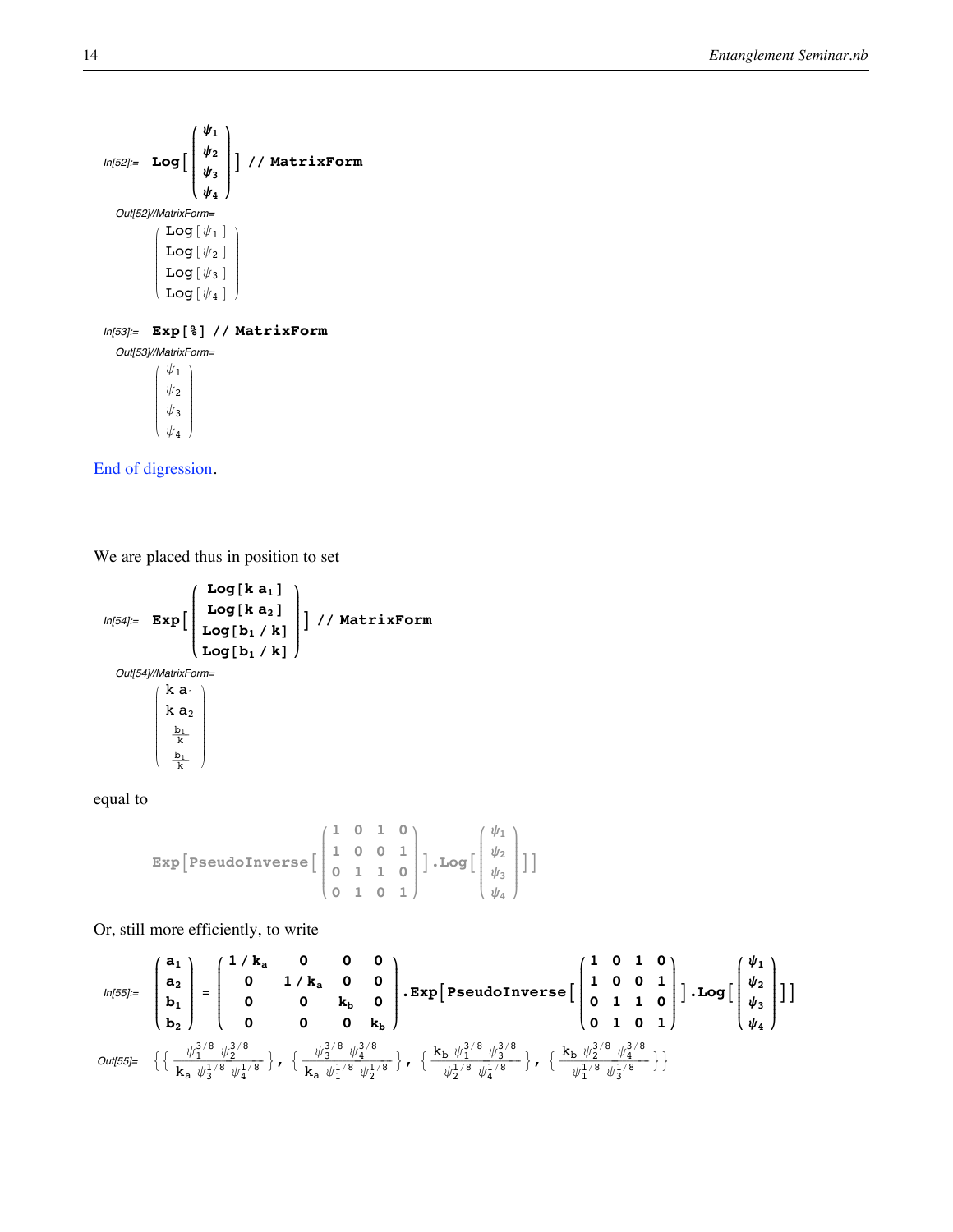```
In [56] = MatrixForm [8]
```
Out[56]//MatrixForm=  $\psi_1^{3/8}$   $\psi_2^{3/8}$  $k_a \psi_3^1$  $\sqrt[3]{\frac{1}{4}}$  $\psi_3^{3/8}$   $\psi_4^{3/8}$  $k_a \overline{\psi_1^L}$  $\psi_2^1$  $\frac{{\bf k_b} \ \psi_1^{3/8} \ \psi_3^{3/8}}{\psi_2^{1/8} \ \psi_4^{1/8}}$  $\begin{matrix} &\checkmark^4\\ k_b&\psi_2^{3/8}&\psi_4^{3/8}\\ \psi_1^{1/8}&\psi_+^{1/8}\end{matrix}$ 

The multipliers  $k_a$  and  $k_b$  acquire values from the requirements that  $\alpha$  and  $\beta$  be unit vectors:

$$
ln[57] := \text{Solve}\left[\left(\frac{\psi_1^{3/8} \psi_2^{3/8}}{k_a \psi_3^{1/8} \psi_4^{1/8}}\right)^2 + \left(\frac{\psi_3^{3/8} \psi_4^{3/8}}{k_a \psi_1^{1/8} \psi_2^{1/8}}\right)^2 = 1, k_a\right]
$$
\n
$$
\text{Solve}\left[\left(\frac{k_b \psi_1^{3/8} \psi_3^{3/8}}{\psi_2^{1/8} \psi_4^{1/8}}\right)^2 + \left(\frac{k_b \psi_2^{3/8} \psi_4^{3/8}}{\psi_1^{1/8} \psi_3^{1/8}}\right)^2 = 1, k_b\right]
$$
\n
$$
Out[57] = \left\{\left\{k_a \to -\frac{\mathrm{i} \sqrt{-\psi_1 \psi_2 - \psi_3 \psi_4}}{\psi_1^{1/8} \psi_2^{1/8} \psi_3^{1/8} \psi_4^{1/8}}\right\}, \left\{k_a \to \frac{\mathrm{i} \sqrt{-\psi_1 \psi_2 - \psi_3 \psi_4}}{\psi_1^{1/8} \psi_2^{1/8} \psi_3^{1/8} \psi_4^{1/8}}\right\}\right\}
$$
\n
$$
Out[58] = \left\{\left\{k_b \to -\frac{1}{\sqrt{\frac{\psi_1 \psi_3 + \psi_2 \psi_4}{\psi_1^{1/4} \psi_2^{1/4} \psi_3^{1/4}}}}\right\}, \left\{k_b \to \frac{1}{\sqrt{\frac{\psi_1 \psi_3 + \psi_2 \psi_4}{\psi_1^{1/4} \psi_2^{1/4} \psi_3^{1/4}}}}\right\}\right\}
$$

The composite state vector  $\mathbf{\Psi}$  will be separable if and only if

 $\mathbf{k}_\mathrm{a}=\mathbf{k}_\mathrm{b}$ 

# **FIRST EXAMPLE:**

Look to the case

$$
ln[59] = \mathbf{\Psi} = \begin{pmatrix} \sqrt{3/8} \\ \sqrt{3/8} \\ \sqrt{1/8} \\ \sqrt{1/8} \end{pmatrix};
$$

We in this case have

$$
\text{Out[60]} = \begin{pmatrix} 1/k_a & 0 & 0 & 0 \\ 0 & 1/k_a & 0 & 0 \\ 0 & 0 & k_b & 0 \\ 0 & 0 & 0 & k_b \end{pmatrix}.\text{Exp}[\text{PseudoInverse}\left[\begin{pmatrix} 1 & 0 & 1 & 0 \\ 1 & 0 & 0 & 1 \\ 0 & 1 & 1 & 0 \\ 0 & 1 & 0 & 1 \end{pmatrix}].\text{Log}[\text{F}] \right]
$$
  
\n
$$
\text{Out[60]} = \left\{ \left\{ \frac{3^{3/8}}{2^{3/4} k_a} \right\}, \left\{ \frac{1}{2^{3/4} 3^{1/8} k_a} \right\}, \left\{ \frac{3^{1/8} k_b}{2^{3/4}} \right\}, \left\{ \frac{3^{1/8} k_b}{2^{3/4}} \right\} \right\}
$$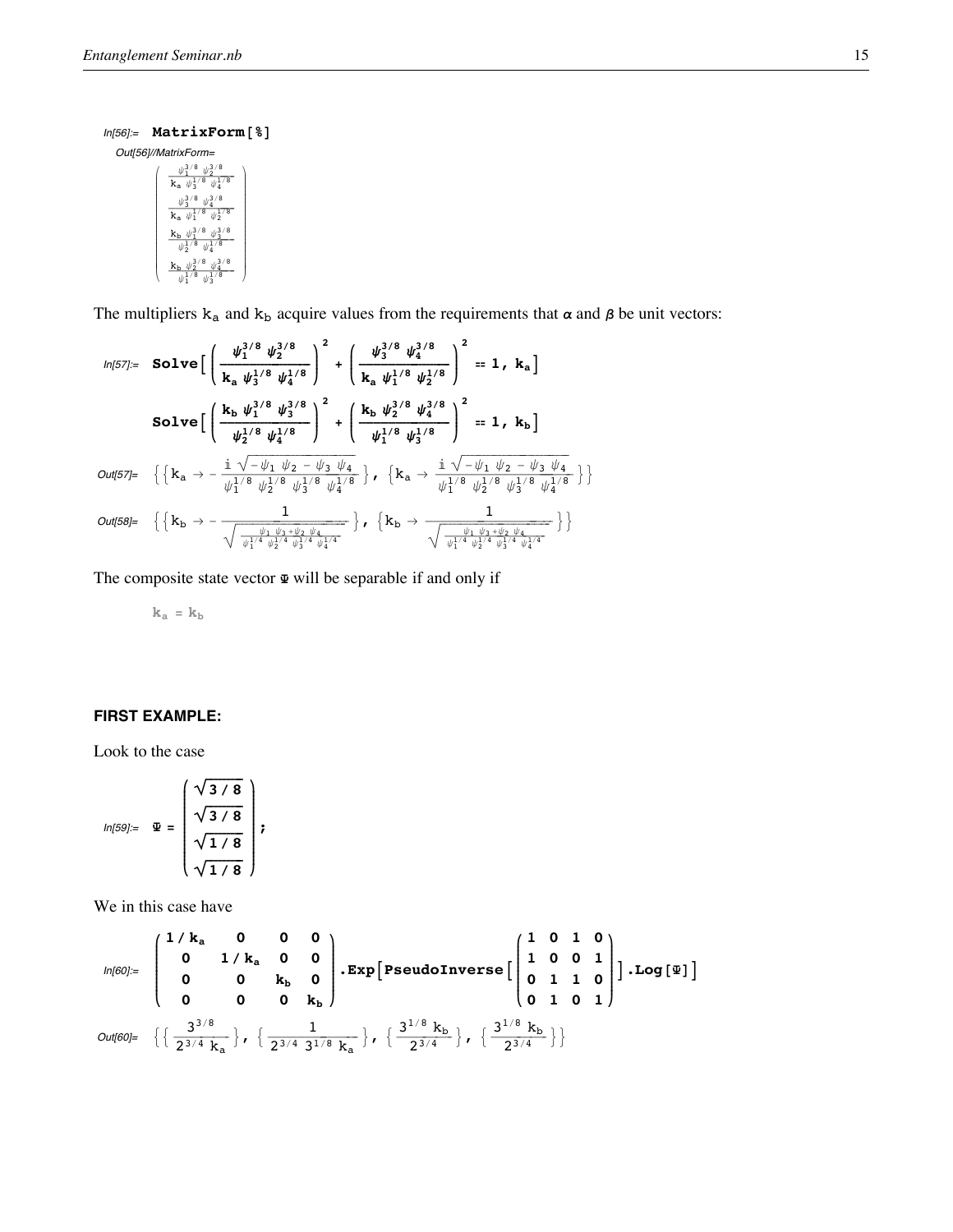$$
ln[61] = \text{Solve}\left[\left(\frac{3^{3/8}}{2^{3/4} k_a}\right)^2 + \left(\frac{1}{2^{3/4} 3^{1/8} k_a}\right)^2 = 1, k_a\right] // \text{Simplify}
$$
\n
$$
\text{Solve}\left[\left(\frac{3^{1/8} k_b}{2^{3/4}}\right)^2 + \left(\frac{3^{1/8} k_b}{2^{3/4}}\right)^2 = 1, k_b\right] // \text{Simplify}
$$
\n
$$
Out[61] = \left\{\left\{k_a \to -\frac{2^{1/4}}{3^{1/8}}\right\}, \left\{k_a \to \frac{2^{1/4}}{3^{1/8}}\right\}\right\}
$$
\n
$$
Out[62] = \left\{\left\{k_b \to -\frac{2^{1/4}}{3^{1/8}}\right\}, \left\{k_b \to \frac{2^{1/4}}{3^{1/8}}\right\}\right\}
$$

Here  $k_a = k_b$  so the composite state  $\Phi$  is disentangled/separable. Our calculation has supplied

$$
ln[63] = \alpha = \left\{ \left\{ \frac{3^{3/8}}{2^{3/4} k_a} \right\}, \left\{ \frac{1}{2^{3/4} 3^{1/8} k_a} \right\} \right\} / \cdot k_a \rightarrow \frac{2^{1/4}}{3^{1/8}}
$$

$$
\beta = \left\{ \left\{ \frac{3^{1/8} k_b}{2^{3/4}} \right\}, \left\{ \frac{3^{1/8} k_b}{2^{3/4}} \right\} \right\} / \cdot k_b \rightarrow \frac{2^{1/4}}{3^{1/8}}
$$

$$
Out[63] = \left\{ \left\{ \frac{\sqrt{3}}{2} \right\}, \left\{ \frac{1}{2} \right\} \right\}
$$

$$
Out[64] = \left\{ \left\{ \frac{1}{\sqrt{2}} \right\}, \left\{ \frac{1}{\sqrt{2}} \right\} \right\}
$$

and it is indeed the case that

$$
In[65] := \alpha \otimes \beta = \Psi
$$
  
Out[65] = True

# **SECOND EXAMPLE:**

$$
ln[66] := \mathbf{\mathcal{P}} = \frac{1}{\sqrt{8^2 + 10^2 + 12^2 + 15^2}} \begin{pmatrix} 8 \\ 10 \\ 12 \\ 15 \end{pmatrix};
$$
\n
$$
ln[67] = \begin{pmatrix} 1/k_a & 0 & 0 & 0 \\ 0 & 1/k_a & 0 & 0 \\ 0 & 0 & k_b & 0 \\ 0 & 0 & 0 & k_b \end{pmatrix} \cdot \mathbf{Exp} \begin{bmatrix} \mathbf{Pseudonverse} \begin{bmatrix} 1 & 0 & 1 & 0 \\ 1 & 0 & 0 & 1 \\ 0 & 1 & 1 & 0 \\ 0 & 1 & 0 & 1 \end{bmatrix} \cdot Log \begin{bmatrix} \mathbf{\mathcal{P}} \end{bmatrix} \end{bmatrix}
$$
\n
$$
Out[67] = \left\{ \left\{ \frac{2(\frac{10}{1599})^{1/4}}{k_a} \right\}, \left\{ \frac{(\frac{10}{533})^{1/4} 3^{3/4}}{k_a} \right\}, \left\{ 2(\frac{3}{2665})^{1/4} 2^{3/4} k_b \right\}, \left\{ (\frac{3}{1066})^{1/4} 5^{3/4} k_b \right\} \right\}
$$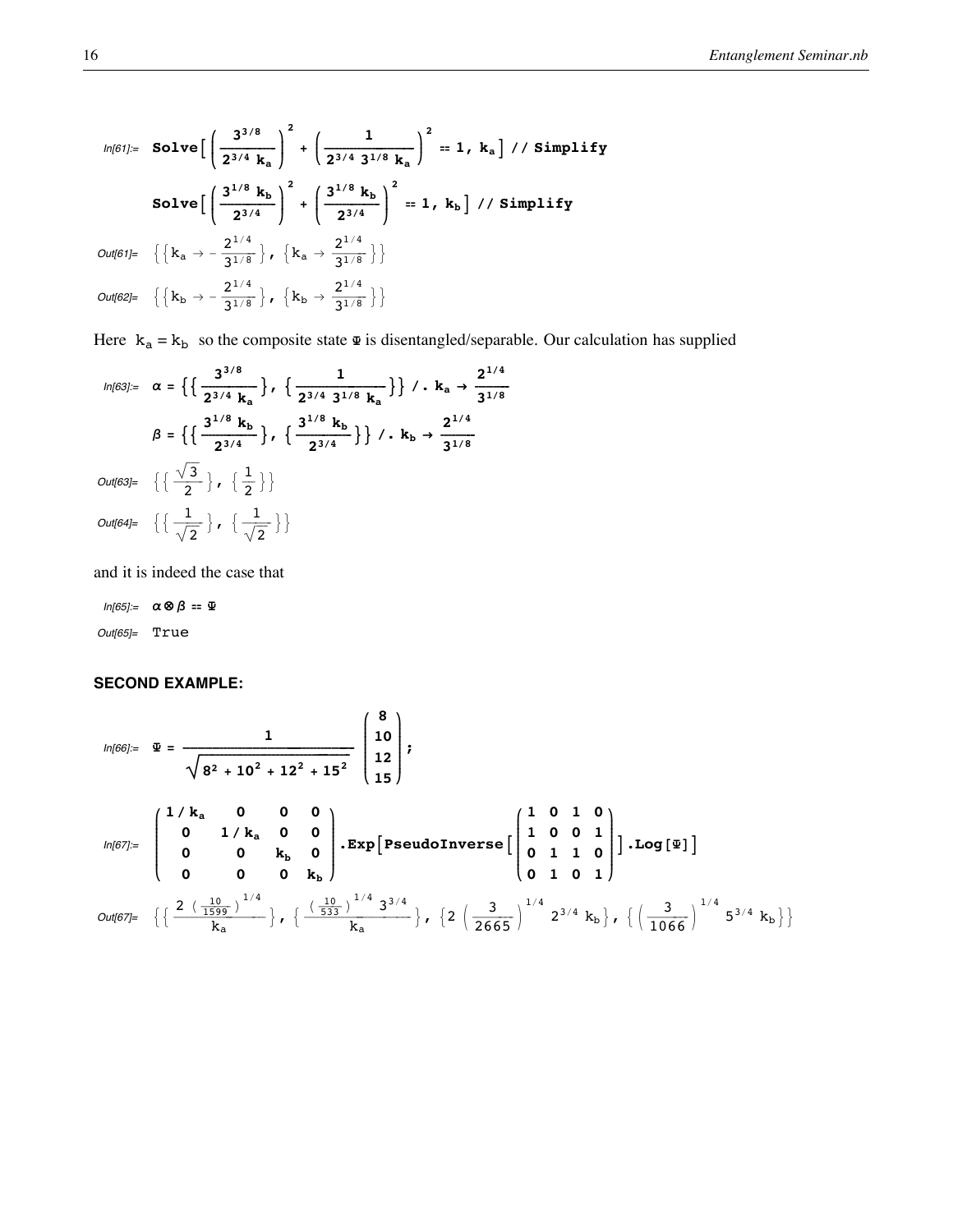$$
ln[68] = \text{Solve}\left[\left(\frac{2\left(\frac{10}{1599}\right)^{1/4}}{k_a}\right)^2 + \left(\frac{\left(\frac{10}{533}\right)^{1/4} 3^{3/4}}{k_a}\right)^2 = 1, k_a\right] // N
$$
\n
$$
\text{Solve}\left[\left(2\left(\frac{3}{2665}\right)^{1/4} 2^{3/4} k_b\right)^2 + \left(\left(\frac{3}{1066}\right)^{1/4} 5^{3/4} k_b\right)^2 = 1, k_b\right] // N
$$
\n
$$
Out[68] = \left\{\left\{k_a \to -1.01393\right\}, \left\{k_a \to 1.01393\right\}\right\}
$$
\n
$$
Out[69] = \left\{\left\{k_b \to -1.01393\right\}, \left\{k_b \to 1.01393\right\}\right\}
$$

We have come again upon an disentangled case, and proceed now to check out that claim:

$$
ln[70] = \alpha = \left\{ \left\{ \frac{2 \left(\frac{10}{1599}\right)^{1/4}}{k_a} \right\}, \left\{ \frac{\left(\frac{10}{533}\right)^{1/4} 3^{3/4}}{k_a} \right\} \right\} / . k_a \rightarrow 1.0139337054294644^{\circ}
$$
\n
$$
\beta = \left\{ \left\{ 2 \left(\frac{3}{2665}\right)^{1/4} 2^{3/4} k_b \right\}, \left\{ \left(\frac{3}{1066}\right)^{1/4} 5^{3/4} k_b \right\} \right\} / . k_b \rightarrow 1.0139337054294646^{\circ}
$$

 $Out[70]=\ \ \{\ \{\ 0\ \centerdot 5547\ \} \ \ ,\ \ \{ \ 0\ \centerdot 83205\ \} \ \}$ 

 $Out[71]=\ \ \{\ \{\ 0\ \centerdot\ 624695\ \} \ \ ,\ \ \{ \ 0\ \centerdot\ 780869\ \} \ \}$ 

# $ln[72]$  =  $\alpha \otimes \beta - \Psi$  // Chop // MatrixForm

Out[72]//MatrixForm=

 $\mathbf{0}$  $\pmb{0}$  $\pmb{0}$  $\pmb{0}$ 

# THIRD EXAMPLE:

$$
ln[73] = \mathbf{F} = \frac{1}{\sqrt{23^2 + 12^2 + 42^2 + 37^2}} \begin{pmatrix} 23 \\ 12 \\ 42 \\ 37 \end{pmatrix};
$$
\n
$$
ln[74] = \begin{pmatrix} 1/k_a & 0 & 0 & 0 \\ 0 & 1/k_a & 0 & 0 \\ 0 & 0 & k_b & 0 \\ 0 & 0 & 0 & k_b \end{pmatrix} \cdot \text{Exp}[\text{PseudoInverse}[\begin{pmatrix} 1 & 0 & 1 & 0 \\ 1 & 0 & 0 & 1 \\ 0 & 1 & 1 & 0 \\ 0 & 1 & 0 & 1 \end{pmatrix}].Log[\mathbf{F}].
$$
\n
$$
Out[74] = \left\{ \left\{ \frac{0.418112}{k_a} \right\}, \left\{ \frac{0.992118}{k_a} \right\}, \{0.782215 k_b\}, \{0.530309 k_b\} \right\}
$$
\n
$$
ln[75] = Solve\left[\left(\frac{0.41811171195346475}{k_a}\right)^2 + \left(\frac{0.9921179316209712^2}{k_a}\right)^2 = 1, k_a\right] // N
$$
\n
$$
Out[75] = \{k_a \rightarrow -1.07662\}, \{k_a \rightarrow 1.07662\}\}
$$
\n
$$
Out[76] = \{k_b \rightarrow -1.05816\}, \{k_b \rightarrow 1.05816\}\}
$$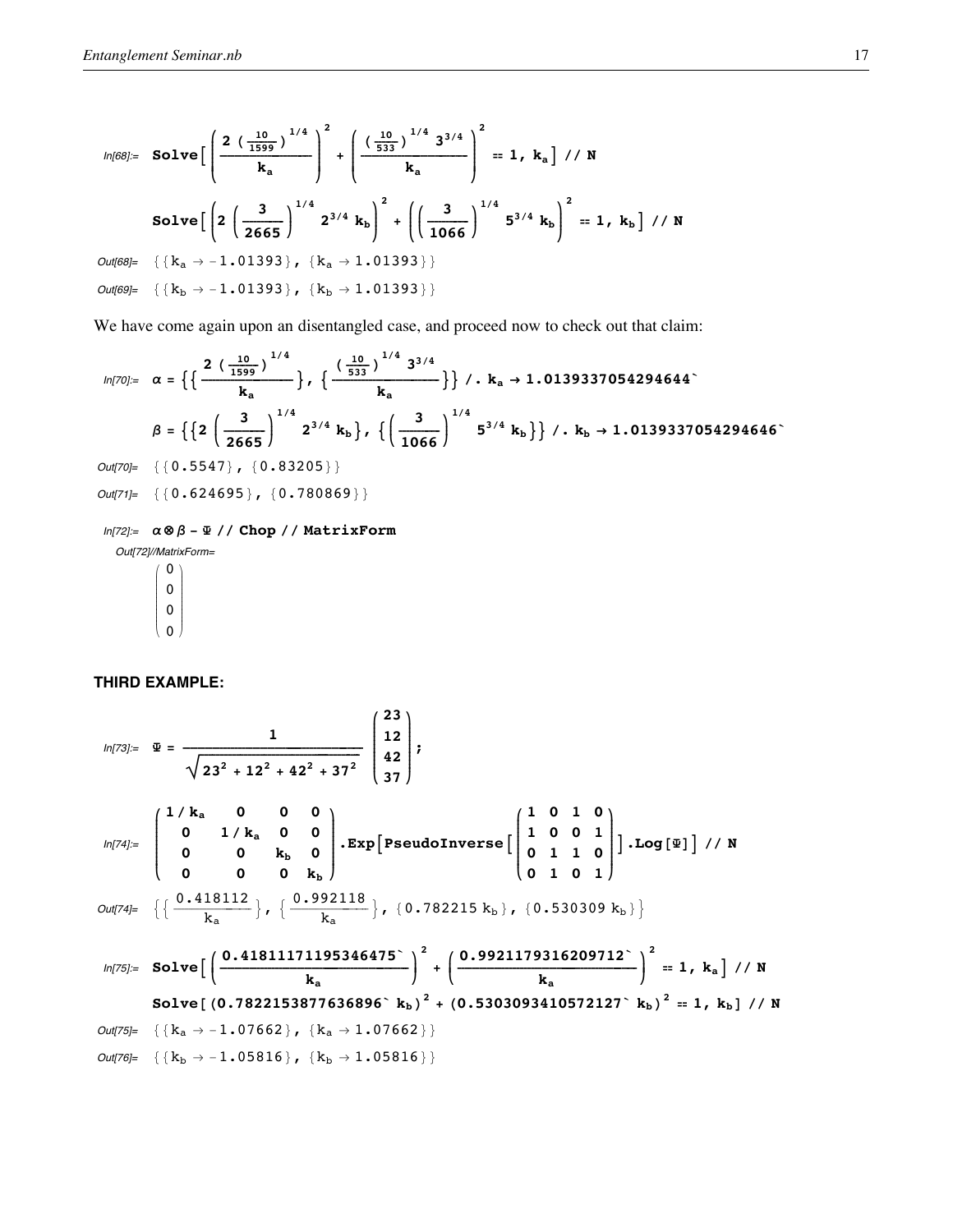Here  $k_a$  and  $k_b$  are distinct, so  $\Psi$  is NOT separable, describes an entangled composite state. If we nevertheless construct

```
ln[77] = \alpha = \Big\{ \Big\{ \frac{0.41811171195346475^{\circ}}{k_a} \Big\} \, , \ \Big\{ \frac{0.9921179316209712^{\circ}}{k_a} \Big\} \Big\} \, / \, .ka -> 1.0766222150394869`
           \beta = \{ \{0.7822153877636896^{\circ} \text{ } \textbf{k}_\text{b} \}, \{0.5303093410572127^{\circ} \text{ } \textbf{k}_\text{b} \} /.
               kb -> 1.0581631947198626`
Out[77]= {\{0.388355\}}, {0.92151}\}Out [78] = \{ \{ 0.827712 \} , \{ 0.561154 \} \}
```
then

```
In[79]:= a ⊗ b êê MatrixForm
  Out[79]//MatrixForm=
         i
         k
         j<br>J<br/>j\eta0.321446
           0.217927
           0.762744
            0.517109\frac{1}{2}\overline{a}
```
describes a disentangled "neighbor"—can we argue that it is the "closest" such neighbor?—of the entangled state

In[80]:= **<sup>Y</sup> êê <sup>N</sup> êê MatrixForm**

Out[80]//MatrixForm= i k j<br>J<br/>j $\eta$ 0.372815 0.194512 0.680793 0.599746  $\mathbf{r}$  $^{\prime}$  $\overline{\phantom{a}}$ 

# **FOURTH EXAMPLE:**

Look finally to the state

$$
ln[81]:=\quad \mathfrak{D}=\left(\begin{array}{c} \mathbf{0} \\ \frac{1}{\sqrt{2}} \\ \frac{1}{\sqrt{2}} \\ \mathbf{0} \end{array}\right);
$$

that a playful God inflicted upon Alice. *Mathematica*, when asked to execute our algorithm, complains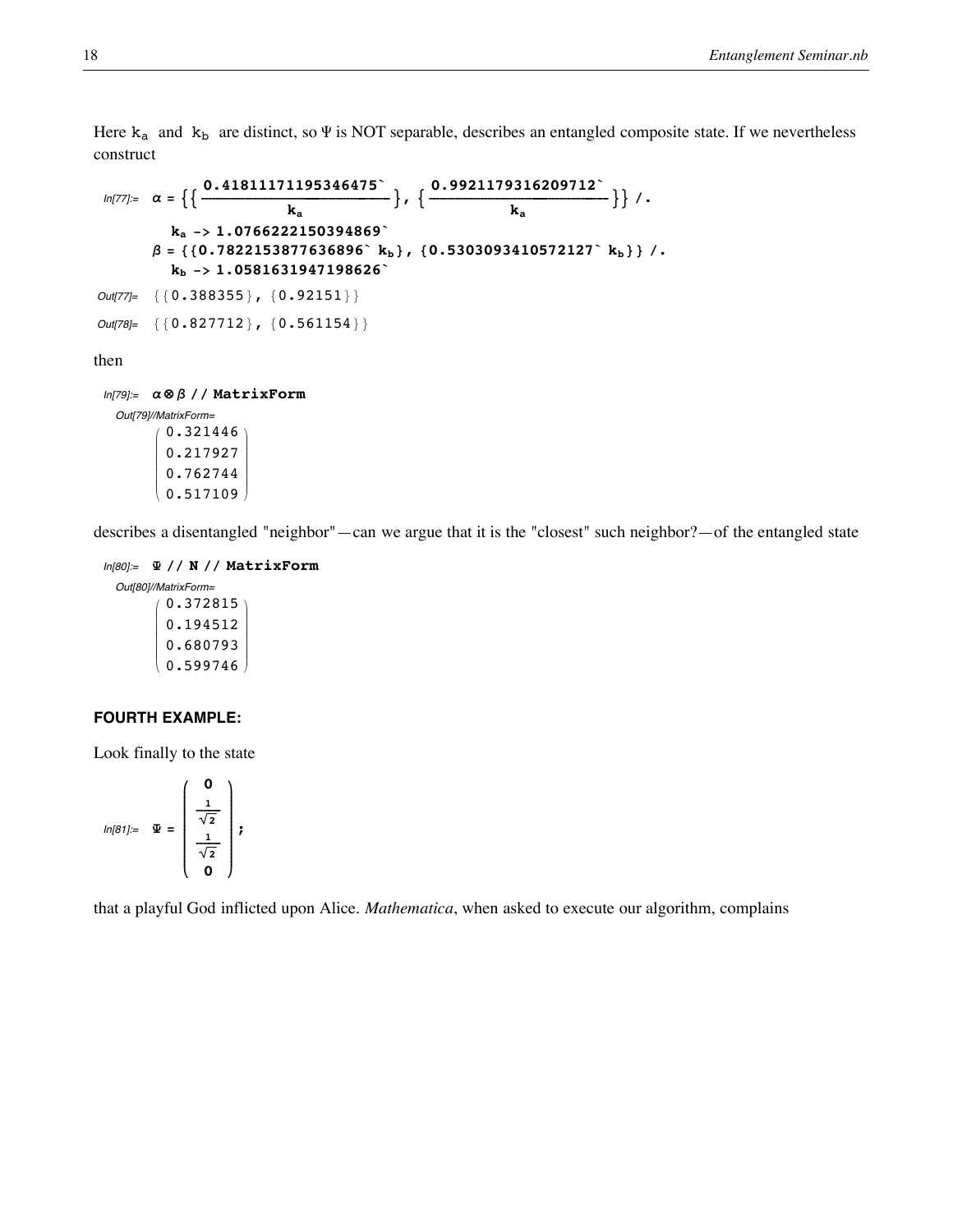In[82]:=  $\begin{pmatrix} 1/k_a & 0 & 0 & 0 \ 0 & 1/k_a & 0 & 0 \end{pmatrix}$ **k**  $\sqrt{\frac{1}{2}}$ **0 1 ê ka 0 0 0 0 kb 0 0 0 0 kb**  $\mathbf{I}$ **{ zzzzzzzzzzzz**  $\mathbf{Exp}\left[\mathbf{PseudoInverse}\right]$  $\begin{pmatrix} 1 & 0 & 1 & 0 \\ 1 & 0 & 0 & 1 \end{pmatrix}$ **k**  $\sqrt{\frac{1}{2}}$ **1 0 0 1 0 1 1 0 0 1 0 1**  $\mathbf{r}$ **{ zzzzzzzzzzzz**  $\big]$  . Log  $[\mathbf{\Psi}]\big]$ ¶::indet : Indeterminate expression  $-\infty+\infty-\frac{3 \log[2]}{16}+\frac{\log[2]}{16}$  encountered. More... ¶::indet : Indeterminate expression  $-\infty + \infty - \frac{3 \text{ Log}[2]}{16} + \frac{\text{Log}[2]}{16}$  encountered. More... ¶::indet : Indeterminate expression  $-\infty+\infty-\frac{3 \text{ Log}[2]}{16}+\frac{\text{Log}[2]}{16}$  encountered. More... General::stop : Further output of ¶::indet will be suppressed during this calculation. More… Out[82]= {{Indeterminate}, {Indeterminate}, {Indeterminate}}

because it has encountered terms of the indeterminate form **Log[0]**. These we eliminate by setting

In[83]:= **YGod = i e k**  $\sqrt{2}$  $\frac{1}{\sqrt{2}}$  $\frac{1}{\sqrt{2}}$ **e**  $\mathbf{r}$ **{ zzzzzzzzzzzzzzzzzz ;**

with the intention of letting  $\epsilon \rightarrow 0$  at the end of the day. We get

$$
\text{Un[84]:} = \begin{pmatrix} 1/k_a & 0 & 0 & 0 \\ 0 & 1/k_a & 0 & 0 \\ 0 & 0 & k_b & 0 \\ 0 & 0 & 0 & k_b \end{pmatrix} \cdot \text{Exp} \left[ \text{PseudoInverse} \left[ \begin{pmatrix} 1 & 0 & 1 & 0 \\ 1 & 0 & 0 & 1 \\ 0 & 1 & 1 & 0 \\ 0 & 1 & 0 & 1 \end{pmatrix} \right] \cdot \text{Log} \left[ \Psi_{\text{God}} \right] \right]
$$
\n
$$
\text{Out[84]:} = \left\{ \left\{ \frac{\epsilon^{1/4}}{2^{1/8} k_a} \right\}, \left\{ \frac{\epsilon^{1/4}}{2^{1/8} k_a} \right\}, \left\{ \frac{\epsilon^{1/4} k_b}{2^{1/8}} \right\}, \left\{ \frac{\epsilon^{1/4} k_b}{2^{1/8}} \right\} \right\}
$$

Proceeding in the standard way

$$
ln[85] = \text{Solve}\left[\left(\frac{\epsilon^{1/4}}{2^{1/8} k_a}\right)^2 + \left(\frac{\epsilon^{1/4}}{2^{1/8} k_a}\right)^2 = 1, k_a\right]
$$

$$
\text{Solve}\left[\left(\frac{\epsilon^{1/4} k_b}{2^{1/8}}\right)^2 + \left(\frac{\epsilon^{1/4} k_b}{2^{1/8}}\right)^2 = 1, k_b\right]
$$

$$
Out[85] = \left\{\left\{k_a \to -2^{3/8} \epsilon^{1/4}\right\}, \left\{k_a \to 2^{3/8} \epsilon^{1/4}\right\}\right\}
$$

$$
Out[86] = \left\{\left\{k_b \to -\frac{1}{2^{3/8} \epsilon^{1/4}}\right\}, \left\{k_b \to \frac{1}{2^{3/8} \epsilon^{1/4}}\right\}\right\}
$$

we find that  $k_a$  and  $k_b$  are certainly unequal (the state  $\Psi$  is certainly entangled) and that in the limit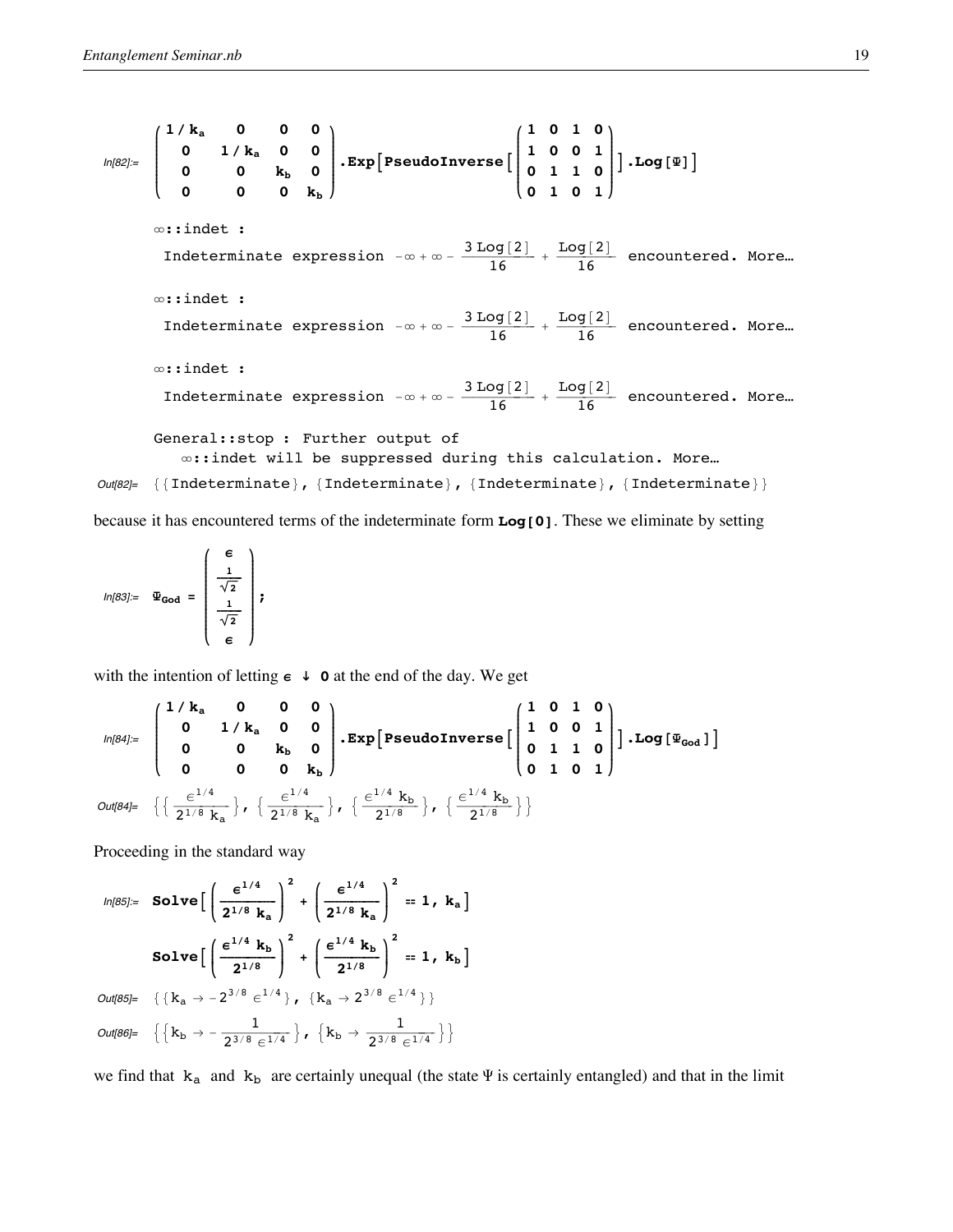$k_a \downarrow 0$  $k<sub>b</sub>$   $\uparrow \infty$ 

 $k_a$  and  $k_b$  **could not be more different!** 

The state  $\Psi_{God}$  was actually drawn from the population of so-called "Bell states," which are commonly held to be composite **states of maximal entanglement**.

# ■ **Concluding comments**

### **1. Quantification**

One cannot speak of "maximal entanglement" except in reference to some well-defined *measure of entanglement* (though one can speak unambituously of the *absence* of entanglement). Of those, easily half a dozen have been proposed, of which the most widely accepted is the entropy of entanglement, the definition of which may be taken up in Julia Keller's thesis seminar, and is patterned upon von Neumann's definition of the thermodynamic

```
entropy of \text{mixture} = -\text{Tr}[\rho \text{Log}[\rho]]
```
where  $\rho$  is the density matrix. I am prepared, by the pattern of the preceding argument, to suggest this

```
ln[87] := NewMeasureOfEntanglement [ka_, kb_] := 1 - e^{-(kb-ka)^2}
```
For unentangled states we would then have

```
In[88]:= NewMeasureOfEntanglement [\mathbf{k}_a, \mathbf{k}_a]
```
Out[88]= 0

while for God's Bell state

```
In[89]:= NewMeasureOfEntanglement [0, \infty]
```
Out[89]= 1

# **2. Source of the k-ambiguity**

```
In[90]= Clear[\alpha, \beta]a_1 =.
         a_2 =
         \mathbf{b}_2 = \cdot
```
The k-ambiguity has a very simple and very general origin, which I illustrate in the simplest instance. Suppose once again that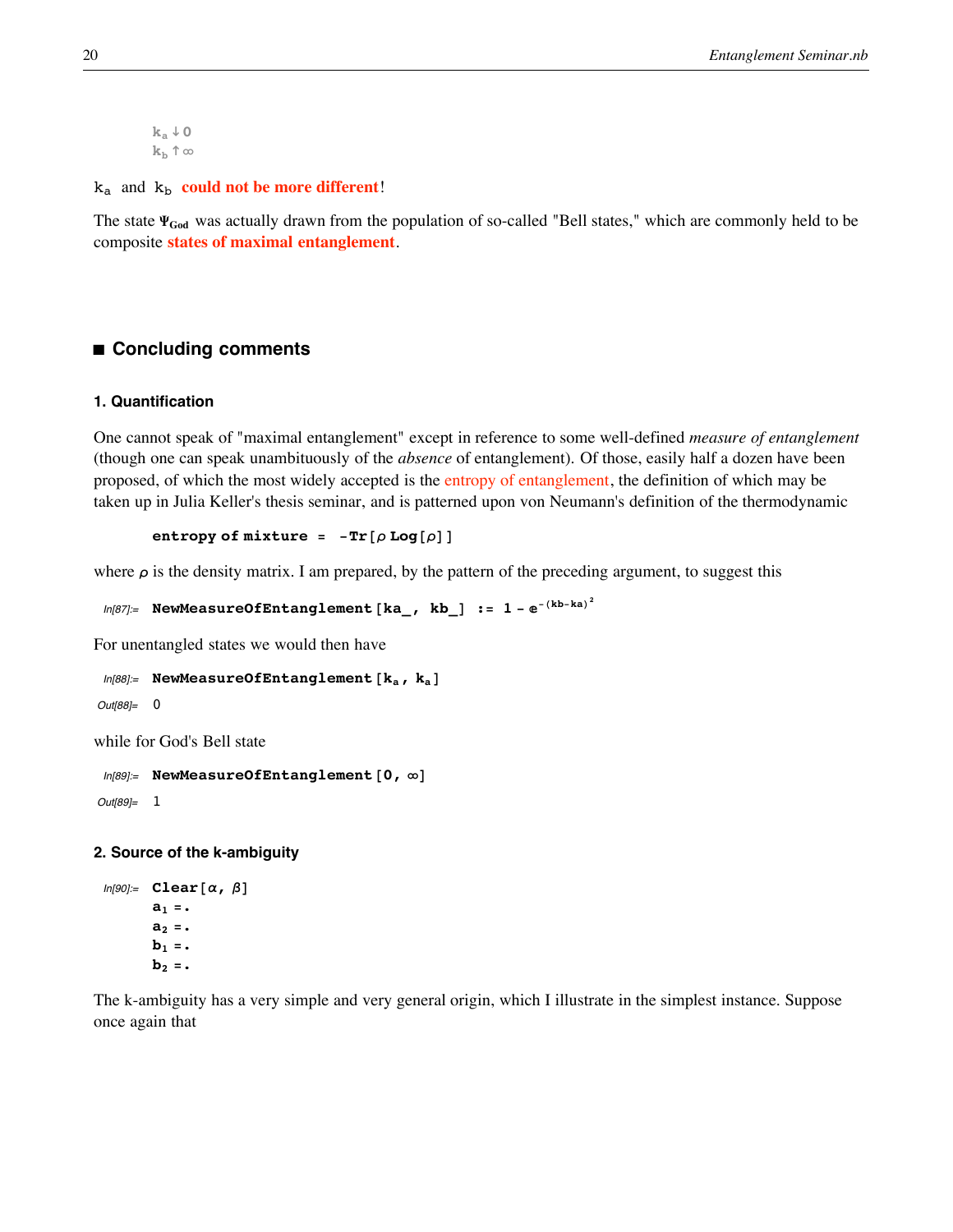$$
\begin{array}{cc} ln[95]:= & \alpha = \left( \begin{array}{c} {\bf a}_1 \\[1mm] {\bf a}_2 \end{array} \right) \, ; \\[1mm] \beta = \left( \begin{array}{c} {\bf b}_1 \\[1mm] {\bf b}_2 \end{array} \right) \, ; \end{array}
$$

Then

In[97]:= **<sup>a</sup> <sup>⊗</sup> <sup>b</sup> êê MatrixForm** Out[97]//MatrixForm=

> i k j<br>J<br/>j $\eta$  $a_1 b_1$  $a_1$   $b_2$  $a_2 b_1$  $a_2 b_2$  $\overline{1}$  $\overline{a}$  $\overline{\phantom{a}}$

renders transparent the fact that

 $ln[98] :=$  **(k**  $\alpha$ )  $\otimes$  **(** $\beta$  /**k**) ==  $\alpha \otimes \beta$ Out[98]= True

# **3. It takes two to entangle, but…**

The realization that entanglement makes a difference, joined to the observation that every "isolated" system a detached fragment of what was once a larger system, points up the fact that in quantum mechanics the "isolated system" concept is an idealization. But so also, for that same reason, is the bipartite "Alice/Bob system." One is driven to the view that in quantum physics there is really only one system, only one state function, and that refers to the whole universe! (But what, by any semi-standard interpretation of quantum mechanics, can one mean by  $\Psi_{\text{universe}}$ ?)

The question therefore arises: Why does the "isolated system" concept enjoy such success in work-a-day quantum mechanics?

That entanglement does not make a difference in classical physics—that one classically *can* contemplate systems in isolation (I set aside "Mach's Principle" and all similarly vague suggestions)—emerges therefore as "the most characteristic feature of physics in the limit  $\hbar \to 0$ ." And a major mystery, since  $\hbar$  does, in point of physical fact,  $not \rightarrow 0$ : all "classical" systems are ultimately quantum mechanical.

# **4. Generalization to the case of tripartite 2-component composite systems**

Introduce

$$
\textit{In[99]:} \quad \gamma = \left( \begin{array}{c} \mathbf{c}_1 \\ \mathbf{c}_2 \end{array} \right) \textit{;} \label{eq:In[99]:}
$$

construct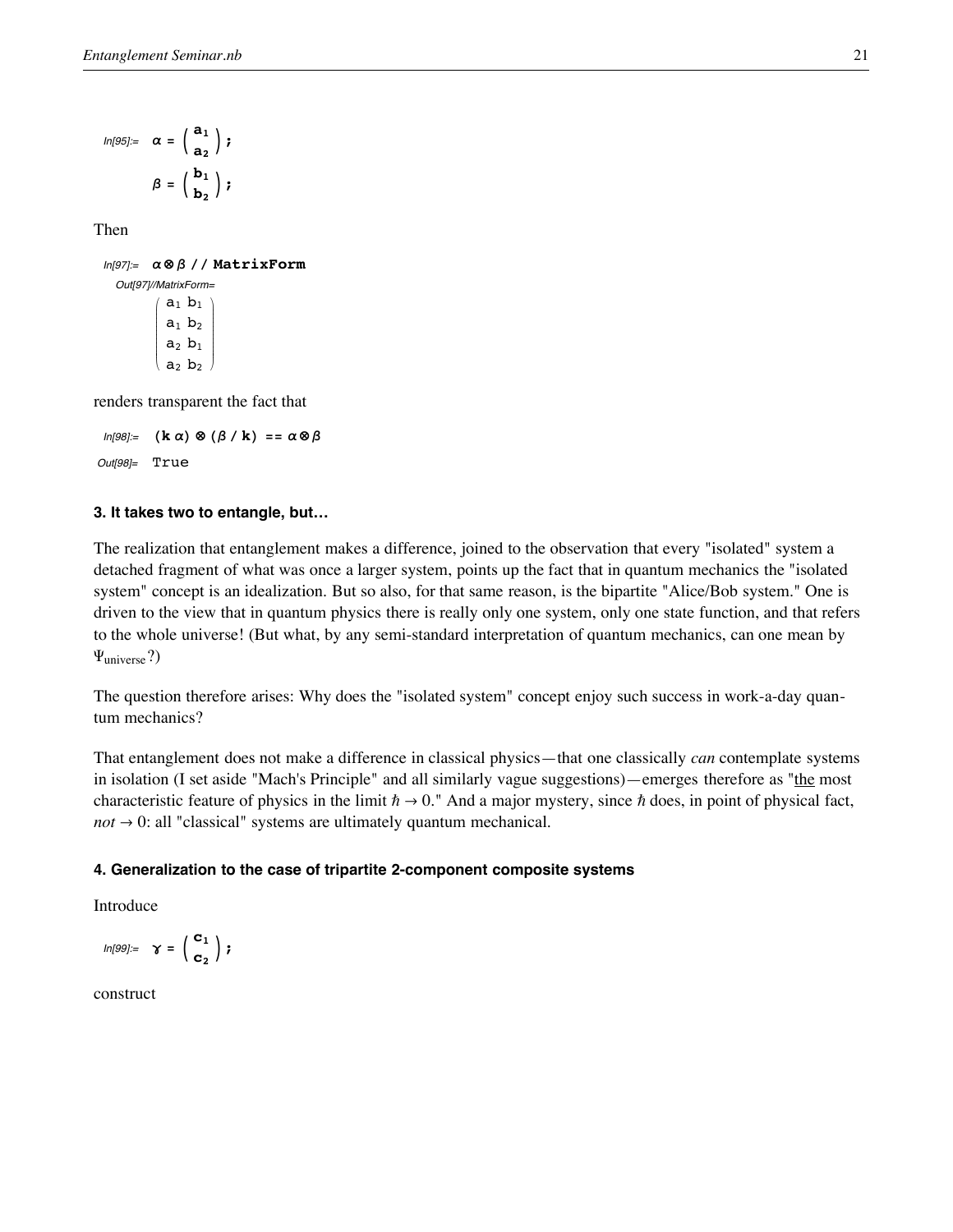# In[100]:= **H a ⊗ b L ⊗ <sup>g</sup> êê MatrixForm**

Out[100]//MatrixForm=

 $\left(\begin{array}{l} a_1\,\,b_1\,\,c_1\\ a_1\,\,b_1\,\,c_2\\ a_1\,\,b_2\,\,c_1\\ a_1\,\,b_2\,\,c_2\\ a_2\,\,b_1\,\,c_1\\ a_2\,\,b_2\,\,c_1\\ a_2\,\,b_2\,\,c_2 \end{array}\right)$  $\sum$ 

# and attempt to solve

| $a_1$ $b_1$ $c_1$ |     | ป/า      |
|-------------------|-----|----------|
| $a_1$ $b_1$ $c_2$ |     | ป่าว     |
| $a_1$ $b_2$ $c_1$ |     | U٩       |
| $a_1$ $b_2$ $c_2$ |     | ψΔ       |
| $a_2$ $b_1$ $c_1$ | $=$ | Ψҕ       |
| $a_2$ $b_1$ $c_2$ |     | ป่เ      |
| $a_2$ $b_2$ $c_1$ |     | $\psi_7$ |
| $a_2$ $b_2$ $c_2$ |     | ป่าะ     |
|                   |     |          |

**y{zzzzzzzzzzzzzzzzzzzzzzzzzzzzzzzzz**

#### Imme diately

$$
\begin{pmatrix}\n1 & 0 & 1 & 0 & 1 & 0 \\
1 & 0 & 1 & 0 & 0 & 1 \\
1 & 0 & 0 & 1 & 1 & 0 \\
0 & 1 & 1 & 0 & 1 & 0 \\
0 & 1 & 0 & 1 & 1 & 0 \\
0 & 1 & 0 & 1 & 1 & 0\n\end{pmatrix}\n\begin{pmatrix}\n\text{Log}[\mathbf{a}_1] \\
\text{Log}[\mathbf{a}_2] \\
\text{Log}[\mathbf{b}_1] \\
\text{Log}[\mathbf{b}_2] \\
\text{Log}[\mathbf{c}_1] \\
\text{Log}[\mathbf{c}_2]\n\end{pmatrix} = \text{Log}\begin{pmatrix}\n\psi_1 \\
\psi_2 \\
\psi_3 \\
\psi_4 \\
\psi_5 \\
\psi_6 \\
\psi_7 \\
\psi_8\n\end{pmatrix}
$$

and from

$$
ln[101] = NullSpace \begin{bmatrix} 1 & 0 & 1 & 0 & 1 & 0 \\ 1 & 0 & 1 & 0 & 0 & 1 \\ 1 & 0 & 0 & 1 & 1 & 0 \\ 1 & 0 & 0 & 1 & 0 & 1 \\ 0 & 1 & 1 & 0 & 1 & 0 \\ 0 & 1 & 1 & 0 & 0 & 1 \\ 0 & 1 & 0 & 1 & 1 & 0 \\ 0 & 1 & 0 & 1 & 0 & 1 \end{bmatrix}
$$

 $Out[101]= \{(-1, -1, 0, 0, 1, 1), (-1, -1, 1, 1, 0, 0)\}\$ 

we are led to write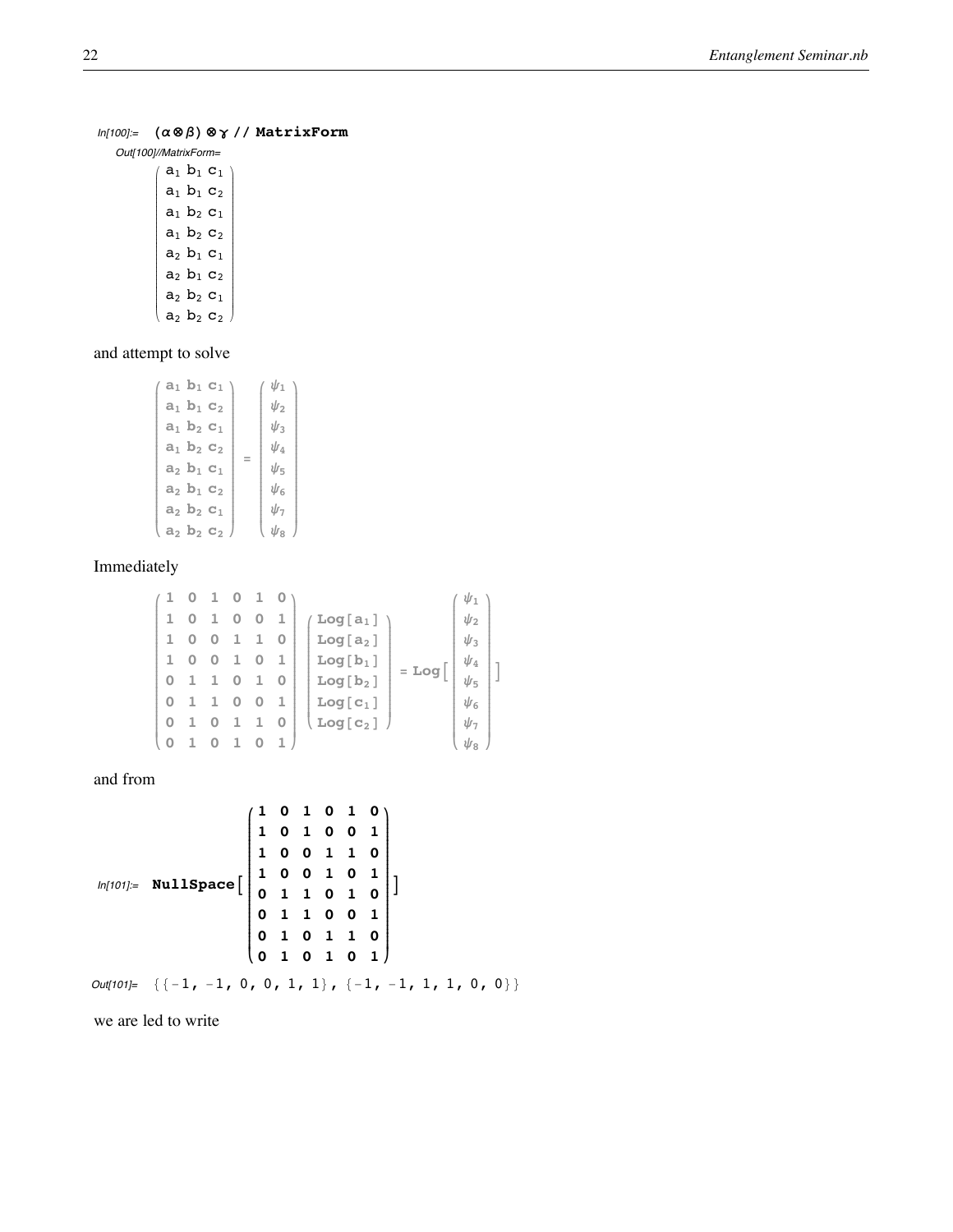$$
\begin{pmatrix}\n\text{Log} \begin{bmatrix}\na_1 \\
a_2\n\end{bmatrix} \\
\text{Log} \begin{bmatrix}\na_1 \\
a_2\n\end{bmatrix} \\
\text{Log} \begin{bmatrix}\nb_1 \\
b_2 \\
c_3\n\end{bmatrix} + \begin{bmatrix}\n\mu \\
\lambda \\
0 \\
0 \\
-\lambda \\
-\lambda\n\end{bmatrix} + \begin{bmatrix}\n\mu \\
\mu \\
-\mu \\
0 \\
0 \\
0\n\end{bmatrix} = \text{PseudoInverse}\begin{bmatrix}\n1 & 0 & 1 & 0 & 1 & 0 \\
1 & 0 & 1 & 0 & 0 & 1 \\
1 & 0 & 0 & 1 & 1 & 0 \\
0 & 1 & 1 & 0 & 1 & 0 \\
0 & 1 & 1 & 0 & 1 & 0 \\
0 & 1 & 0 & 1 & 1 & 0 \\
0 & 1 & 0 & 1 & 1 & 0 \\
0 & 1 & 0 & 1 & 0 & 1\n\end{bmatrix} \cdot \text{Log}\begin{bmatrix}\n\psi_1 \\
\psi_2 \\
\psi_3 \\
\psi_4 \\
\psi_5 \\
\psi_6 \\
\psi_7 \\
\psi_8\n\end{bmatrix}
$$

# Writing

|            |     | Log[k]   |  |
|------------|-----|----------|--|
| λ          |     | Log[k]   |  |
| 0          |     | Log[1]   |  |
| Ω          | $=$ | Log[1]   |  |
| – λ        |     | Log[1/k] |  |
| $-\lambda$ |     | Log[1/k] |  |
|            |     |          |  |
|            |     |          |  |
| μ          |     | Log[m]   |  |
| $\mu$      |     | Log[m]   |  |
| $-\mu$     |     | Log[1/m] |  |
| $-\mu$     | $=$ | Log[1/m] |  |
|            |     | Log[1]   |  |
|            |     | Log[1]   |  |

we would proceed essentially as before, paying no heed to the fact that the pseudo-inverse is now even goofier:

$$
Inf[102] := \text{PseudoInverse}\left[\begin{pmatrix}1 & 0 & 1 & 0 & 1 & 0 \\ 1 & 0 & 1 & 0 & 0 & 1 \\ 1 & 0 & 0 & 1 & 1 & 0 \\ 0 & 1 & 1 & 0 & 1 & 0 \\ 0 & 1 & 1 & 0 & 1 & 0 \\ 0 & 1 & 0 & 1 & 0 & 1\end{pmatrix}\right] // MatrixForm
$$
  
\n
$$
Out[102]/MatrixForm = \begin{pmatrix} \frac{1}{6} & \frac{1}{6} & \frac{1}{6} & \frac{1}{6} & -\frac{1}{12} & -\frac{1}{12} & -\frac{1}{12} & -\frac{1}{12} \\ -\frac{1}{12} & -\frac{1}{12} & -\frac{1}{12} & -\frac{1}{12} & \frac{1}{6} & \frac{1}{6} & \frac{1}{6} & \frac{1}{6} \\ \frac{1}{6} & \frac{1}{6} & -\frac{1}{12} & -\frac{1}{12} & \frac{1}{6} & \frac{1}{6} & -\frac{1}{12} & -\frac{1}{12} \\ -\frac{1}{12} & -\frac{1}{12} & -\frac{1}{12} & -\frac{1}{12} & \frac{1}{6} & \frac{1}{6} & -\frac{1}{12} & -\frac{1}{12} \\ -\frac{1}{12} & -\frac{1}{12} & \frac{1}{6} & -\frac{1}{12} & \frac{1}{6} & -\frac{1}{12} & -\frac{1}{12} & \frac{1}{6} & -\frac{1}{12} \\ -\frac{1}{12} & \frac{1}{6} & -\frac{1}{12} & \frac{1}{6} & -\frac{1}{12} & \frac{1}{6} & -\frac{1}{12} & \frac{1}{6} & -\frac{1}{12} \\ -\frac{1}{12} & \frac{1}{6} & -\frac{1}{12} & \frac{1}{6} & -\frac{1}{12} & \frac{1}{6} & -\frac{1}{12} & \frac{1}{6} \end{pmatrix}
$$

I am encouraged to think that the method described here works even in the n-partite case. The Schmidt decomposition method and such other methods for resolving the decision problem as are presently known to me fail if  $n > 2$ .

Note finally that such "ambituity" as is present in the tripartite case can be traced to the obvious facts (1) that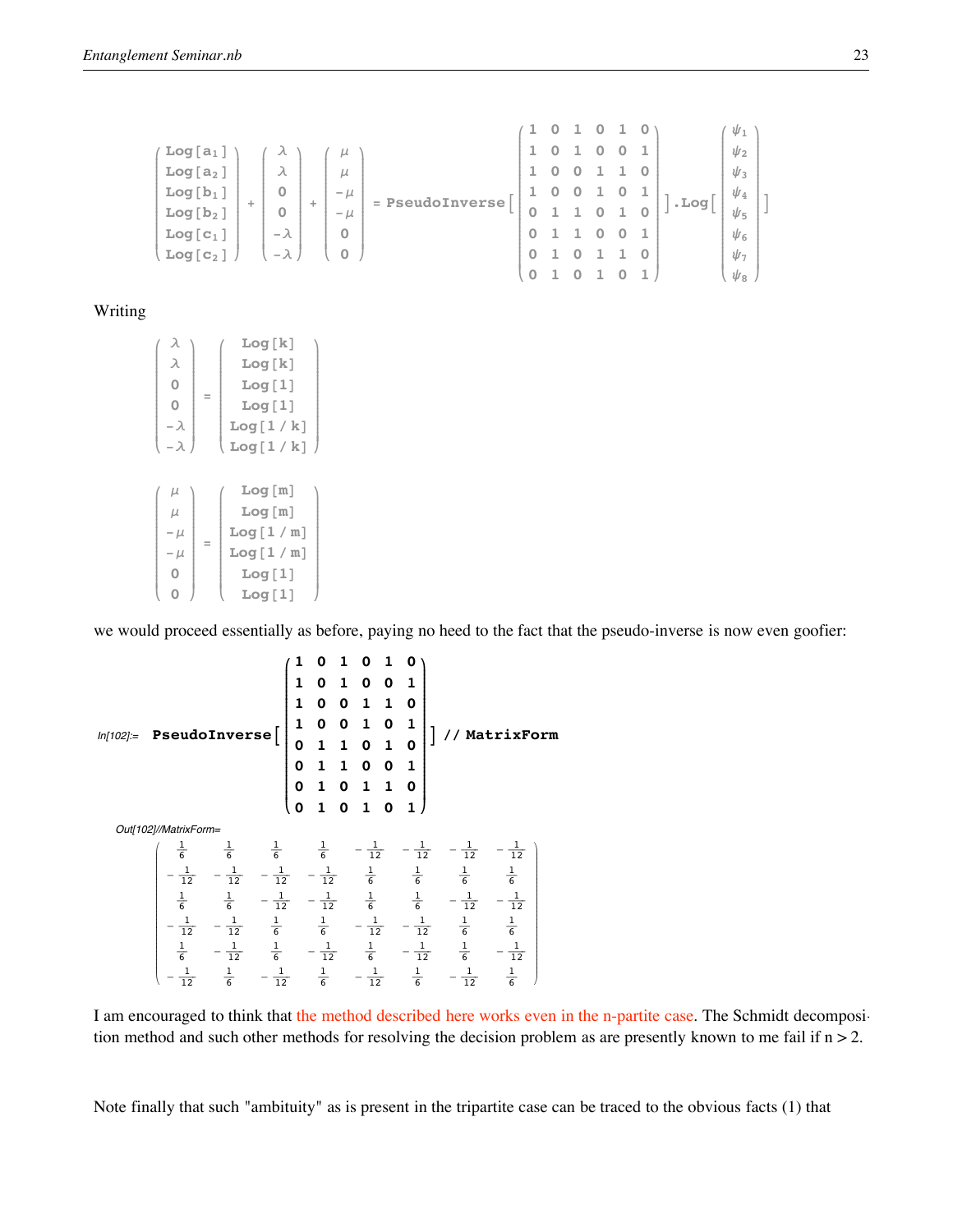$ln[103] =$   $((p \alpha) \otimes (q \beta)) \otimes (r \gamma) = (p q r) (a \otimes \beta) \otimes \gamma$ 

Out[103]= True

and  $(2)$  that the expression on the right reduces to

$$
(\alpha \otimes \beta) \otimes \gamma
$$

when the constants  $\mathbf{p}, \mathbf{q}, \mathbf{r}$  are constrained to satisfy

 $p q r = 1$ 

The n-partite generalization of this remark is evident. As was previously remarked, Schmidt decomposition and many of the other procedures described in the literature are special to 2-partite systems.

# ■ Important ADDENDUM

It was as a matter of (I thought) mere expository convenience that I have heretofore assumed all vector components to be REAL. Here I discuss the consequence of relaxing that assumption. It is (really this time!) as a matter of mere expository convenience that I return to the particulars of my FIRST EXAMPLE

$$
ln[104] = \mathbf{\Psi} = \begin{pmatrix} \sqrt{3}/8 \\ \sqrt{3}/8 \\ \sqrt{1}/8 \\ \sqrt{1}/8 \end{pmatrix};
$$

in which we make now the following adjustment:

$$
ln[105] = \mathfrak{E} = \begin{pmatrix} \sqrt{3/8} & e^{\mathfrak{i} \phi_1} \\ \sqrt{3/8} & e^{\mathfrak{i} \phi_2} \\ \sqrt{1/8} & e^{\mathfrak{i} \phi_3} \\ \sqrt{1/8} & e^{\mathfrak{i} \phi_4} \end{pmatrix};
$$

Our algorithm then provides

$$
\text{Out[106]} = \begin{pmatrix} a_1 \\ a_2 \\ b_1 \\ b_2 \end{pmatrix} = \begin{pmatrix} 1/k_a & 0 & 0 & 0 \\ 0 & 1/k_a & 0 & 0 \\ 0 & 0 & k_b & 0 \\ 0 & 0 & 0 & k_b \end{pmatrix} \cdot \text{Exp} \left[ \text{PseudoInverse} \left[ \begin{pmatrix} 1 & 0 & 1 & 0 \\ 1 & 0 & 0 & 1 \\ 0 & 1 & 1 & 0 \\ 0 & 1 & 0 & 1 \end{pmatrix} \right] \cdot \text{Log} \left[ \Psi \right] \right]
$$
\n
$$
\text{Out[106]} = \left\{ \left\{ \frac{3^{3/8} \left( e^{i \phi_1} \right)^{3/8} \left( e^{i \phi_2} \right)^{3/8}}{2^{3/4} \left( e^{i \phi_4} \right)^{1/8} k_a} \right\}, \left\{ \frac{\left( e^{i \phi_3} \right)^{3/8} \left( e^{i \phi_4} \right)^{3/8}}{2^{3/4} \left( e^{i \phi_1} \right)^{1/8} \left( e^{i \phi_2} \right)^{1/8} k_a} \right\}, \left\{ \frac{3^{1/8} \left( e^{i \phi_1} \right)^{3/8} \left( e^{i \phi_2} \right)^{3/8} \left( e^{i \phi_4} \right)^{1/8} k_b}{2^{3/4} \left( e^{i \phi_2} \right)^{1/8} \left( e^{i \phi_4} \right)^{1/8} \left( e^{i \phi_4} \right)^{1/8} \left( e^{i \phi_4} \right)^{1/8} \right] \right\}
$$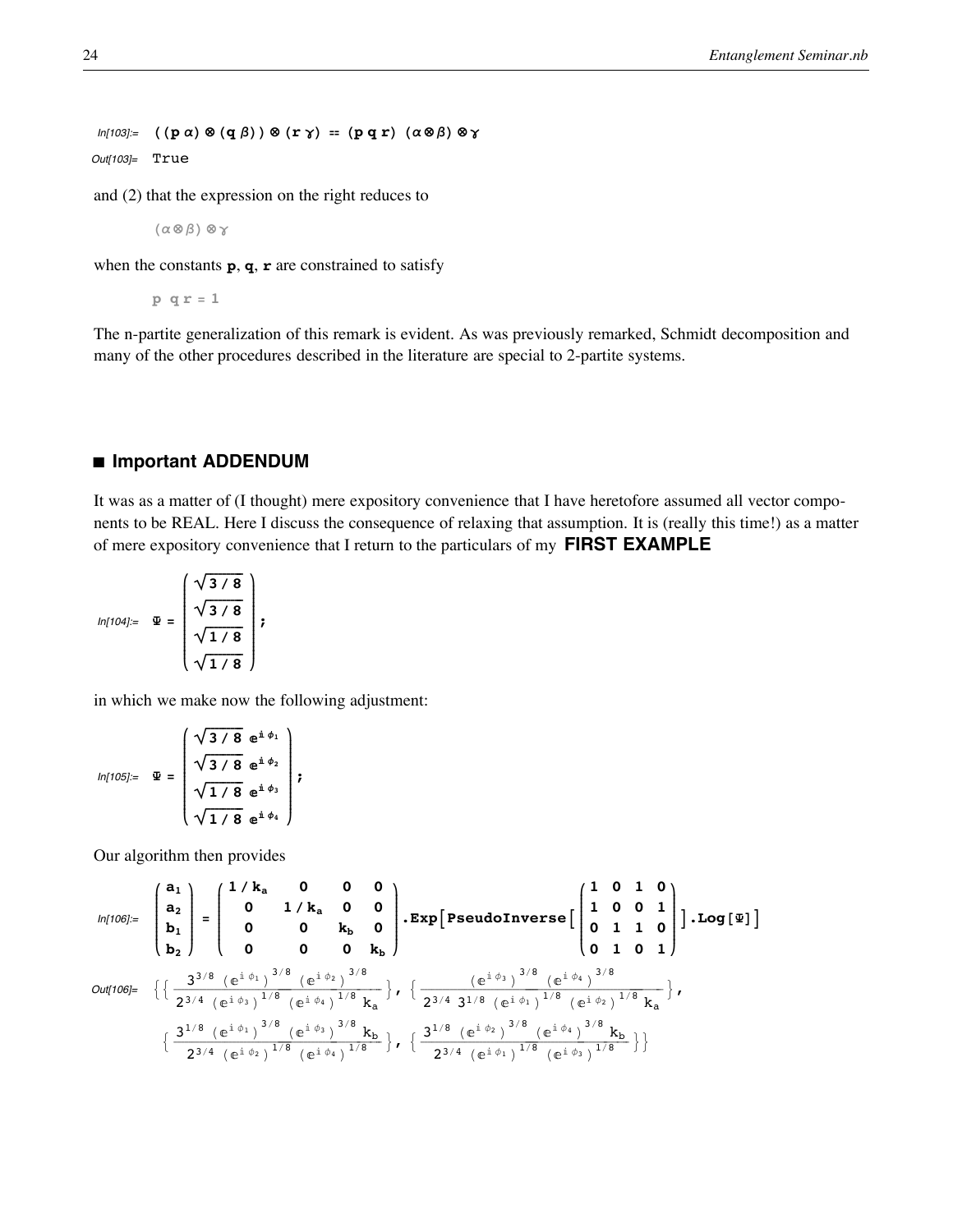$ln[107]$ := PowerExpand [  $\$  ]

Out[

$$
\begin{aligned}\n\left\{\frac{3^{3/8} \, e^{\frac{3 \, \dot{s}^{0} \, t}{8} + \frac{3 \, \dot{s}^{0} \, z}{8} - \frac{3 \, \dot{s}^{0}}{8}}}{2^{3/4} \, k_{a}}\right\}, \ \left\{\frac{e^{-\frac{3 \, \dot{s}^{0} \, t}{8} - \frac{3 \, \dot{s}^{0}}{8} + \frac{3 \, \dot{s}^{0}}{8} + \frac{3 \, \dot{s}^{0}}{8} + \frac{3 \, \dot{s}^{0}}{8}}}{2^{3/4} \, 3^{1/8} \, k_{a}}\right\}, \\
\left\{\frac{3^{1/8} \, e^{\frac{3 \, \dot{s}^{0} \, t}{8} - \frac{\dot{s}^{0} \, t}{8} + \frac{3 \, \dot{s}^{0} \, s}{8} - \frac{\dot{s}^{0} \, \dot{s}}{8}}}{2^{3/4}}\right\}, \ \left\{\frac{3^{1/8} \, e^{-\frac{\dot{s}^{0} \, t}{8} + \frac{3 \, \dot{s}^{0} \, s}{8} - \frac{\dot{s}^{0} \, s}{8} + \frac{3 \, \dot{s}^{0} \, s}{8}}}{2^{3/4}}\right\}\right\}\n\end{aligned}
$$

So we have

$$
ln[108] = \alpha = \left\{ \left\{ \frac{3^{3/8} e^{\frac{3^1 \phi_1}{8} + \frac{3^1 \phi_2}{8} - \frac{1^1 \phi_3}{8} - \frac{1^1 \phi_4}{8}}}{2^{3/4} k_a} \right\}, \left\{ \frac{e^{-\frac{1^1 \phi_1}{8} - \frac{1^1 \phi_2}{8} + \frac{3^1 \phi_3}{8} + \frac{3^1 \phi_4}{8}}}{2^{3/4} 3^{1/8} k_a} \right\} \right\};
$$

$$
\beta = \left\{ \left\{ \frac{3^{1/8} e^{\frac{3^1 \phi_1}{8} - \frac{1^1 \phi_2}{8} + \frac{3^1 \phi_3}{8} - \frac{1^1 \phi_4}{8}}}{2^{3/4}} k_b \right\}, \left\{ \frac{3^{1/8} e^{-\frac{1^1 \phi_1}{8} + \frac{3^1 \phi_2}{8} - \frac{1^1 \phi_3}{8} + \frac{3^1 \phi_4}{8}}}{2^{3/4}} k_b \right\} \right\};
$$

To properly manage the complex numbers I introduce this construction (due to Joel Franklin):

# $ln[110] =$  CompConj[A\_] := A /. Complex[0, n\_] -> -Complex[0, n]

The squared norms of  $\alpha$  and  $\beta$  are given now by expressions

```
In[111]: Transpose [CompConj [\alpha]].\alphaTranspose [CompConj[\beta]].\beta
```
 $\textit{Out[111]}{=}\quad \Big\{\Big\{\frac{1}{2\,\sqrt{2}\ 3^{1/4}\ {\rm k}_a^2}\,+\,\frac{3^{3/4}}{2\,\sqrt{2}\ {\rm k}_a^2}\,\Big\}\,\Big\}$ Out[112]=  $\left\{ \frac{3^{1/4} \text{ k}_{\text{b}}^2}{\sqrt{2}} \right\}$ 

to which the phase factors make no contribution, so we are not surprised todiscover that

$$
ln[113] = \text{Solve}\Big[\frac{1}{2\sqrt{2} \ 3^{1/4} \ k_{a}^{2}} + \frac{3^{3/4}}{2\sqrt{2} \ k_{a}^{2}} = 1, \ k_{a}\Big]
$$
  

$$
\text{Solve}\Big[\frac{3^{1/4} \ k_{b}^{2}}{\sqrt{2}} = 1, \ k_{b}\Big]
$$
  

$$
Out[113] = \left\{\left\{k_{a} \rightarrow -\frac{2^{1/4}}{3^{1/8}}\right\}, \ \left\{k_{a} \rightarrow \frac{2^{1/4}}{3^{1/8}}\right\}\right\}
$$
  

$$
Out[114] = \left\{\left\{k_{b} \rightarrow -\frac{2^{1/4}}{3^{1/8}}\right\}, \ \left\{k_{b} \rightarrow \frac{2^{1/4}}{3^{1/8}}\right\}\right\}
$$

yield exactly the results that we obtained prior to the introduction of phase factors—results that led us then to the conclusion that  $\Psi$  was in this instance separable.

We have arrived now at the normalized complex vectors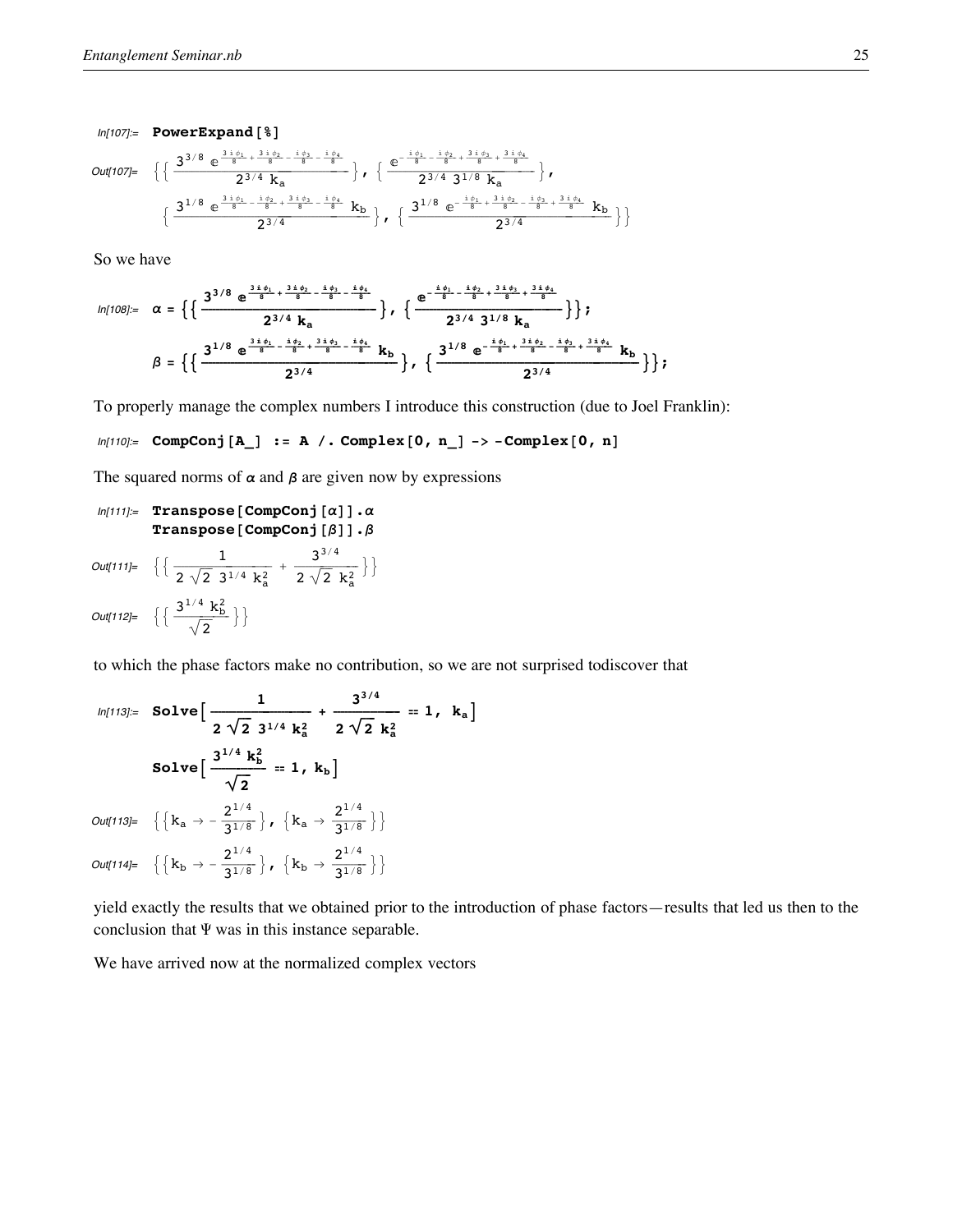$$
ln[115] := \alpha = \left\{ \left\{ \frac{3^{3/8} e^{\frac{3i\phi_1}{8} + \frac{3i\phi_2}{8} - \frac{i\phi_3}{8} - \frac{i\phi_4}{8}}}{2^{3/4} k_a} \right\}, \left\{ \frac{e^{-\frac{i\phi_1}{8} - \frac{i\phi_2}{8} + \frac{3i\phi_4}{8} + \frac{3i\phi_4}{8}}}{2^{3/4} k_a} \right\} \right\} / \cdot k_a \rightarrow \frac{2^{1/4}}{3^{1/8}}
$$
\n
$$
\beta = \left\{ \left\{ \frac{3^{1/8} e^{\frac{3i\phi_1}{8} - \frac{i\phi_2}{8} + \frac{3i\phi_2}{8} - \frac{i\phi_4}{8} + \frac{1\phi_4}{8}}}{2^{3/4} k_b} \right\}, \left\{ \frac{3^{1/8} e^{-\frac{i\phi_1}{8} + \frac{3i\phi_2}{8} - \frac{i\phi_1}{8} + \frac{3i\phi_4}{8} + \frac{3i\phi_4}{8} + \frac{3i\phi_4}{8} + \frac{3i\phi_4}{8} + \frac{3i\phi_4}{8}}{2^{3/4}} \right\} \right\} / \cdot k_b \rightarrow \frac{2^{1/4}}{3^{1/8}}
$$
\n
$$
Out[115] = \left\{ \left\{ \frac{1}{2} \sqrt{3} e^{\frac{3i\phi_1}{8} + \frac{3i\phi_2}{8} - \frac{i\phi_3}{8} - \frac{i\phi_4}{8}} \right\}, \left\{ \frac{1}{2} e^{-\frac{i\phi_1}{8} + \frac{3i\phi_2}{8} + \frac{3i\phi_4}{8} + \frac{3i\phi_4}{8}} \right\} \right\}
$$
\n
$$
Out[116] = \left\{ \left\{ \frac{e^{\frac{3i\phi_1}{8} - \frac{i\phi_2}{8} + \frac{3i\phi_3}{8} - \frac{i\phi_4}{8}} \right\}, \left\{ \frac{e^{-\frac{i\phi_1}{8} + \frac{3i\phi_2}{8} - \frac{i\phi_3}{8} + \frac{3i\phi_4}{8}} + \frac{3i\phi_4}{8}}{\sqrt{2}} \right\}
$$

We now construct

 $ln[117] = \alpha \otimes \beta$  // MatrixForm

$$
Out[117]/\text{MatrixForm} = \frac{1}{2} \sqrt{\frac{3}{2}} e^{-\frac{3 i \phi_1}{4} + \frac{i \phi_2}{4} + \frac{i \phi_3}{4} - \frac{i \phi_4}{4}}
$$

$$
\frac{1}{2} \sqrt{\frac{3}{2}} e^{-\frac{i \phi_1}{4} + \frac{3 i \phi_2}{4} - \frac{i \phi_3}{4} + \frac{i \phi_4}{4}}
$$

$$
e^{\frac{i \phi_1}{4} - \frac{i \phi_2}{4} + \frac{3 i \phi_3}{4} + \frac{i \phi_4}{4}}
$$

$$
2\sqrt{2}
$$

$$
e^{-\frac{i \phi_1}{4} + \frac{i \phi_2}{4} + \frac{i \phi_3}{4} + \frac{3 i \phi_4}{4}}
$$

$$
2\sqrt{2}
$$

and find that to recover the given 4-vector

# $ln[118]=$   $\Phi$  // MatrixForm

$$
\begin{array}{c}\n\text{Out[118]/\text{MatrixForm=}} \\
\begin{pmatrix}\n\frac{1}{2} & \sqrt{\frac{3}{2}} & e^{\frac{i}{2}\phi_1} \\
\frac{1}{2} & \sqrt{\frac{3}{2}} & e^{\frac{i}{2}\phi_2} \\
\frac{e^{\frac{i}{2}\phi_3}}{2\sqrt{2}} & \frac{e^{\frac{i}{2}\phi_4}}{2\sqrt{2}}\n\end{pmatrix}\n\end{array}
$$

it must be the case that

$$
\frac{3 \text{ i } \phi_1}{4} + \frac{\text{ i } \phi_2}{4} + \frac{\text{ i } \phi_3}{4} - \frac{\text{ i } \phi_4}{4} = \text{ i } \phi_1
$$
\n
$$
\frac{\text{ i } \phi_1}{4} + \frac{3 \text{ i } \phi_2}{4} - \frac{\text{ i } \phi_3}{4} + \frac{\text{ i } \phi_4}{4} = \text{ i } \phi_2
$$
\n
$$
\frac{\text{ i } \phi_1}{4} - \frac{\text{ i } \phi_2}{4} + \frac{3 \text{ i } \phi_3}{4} + \frac{\text{ i } \phi_4}{4} = \text{ i } \phi_3
$$
\n
$$
\frac{\text{ i } \phi_1}{4} - \frac{\text{ i } \phi_2}{4} + \frac{\text{ i } \phi_2}{4} + \frac{\text{ i } \phi_3}{4} + \frac{\text{ i } \phi_4}{4} = \text{ i } \phi_3
$$
\n
$$
-\frac{\text{ i } \phi_1}{4} + \frac{\text{ i } \phi_2}{4} + \frac{\text{ i } \phi_3}{4} + \frac{3 \text{ i } \phi_4}{4} = \text{ i } \phi_4
$$

These equations can be formulated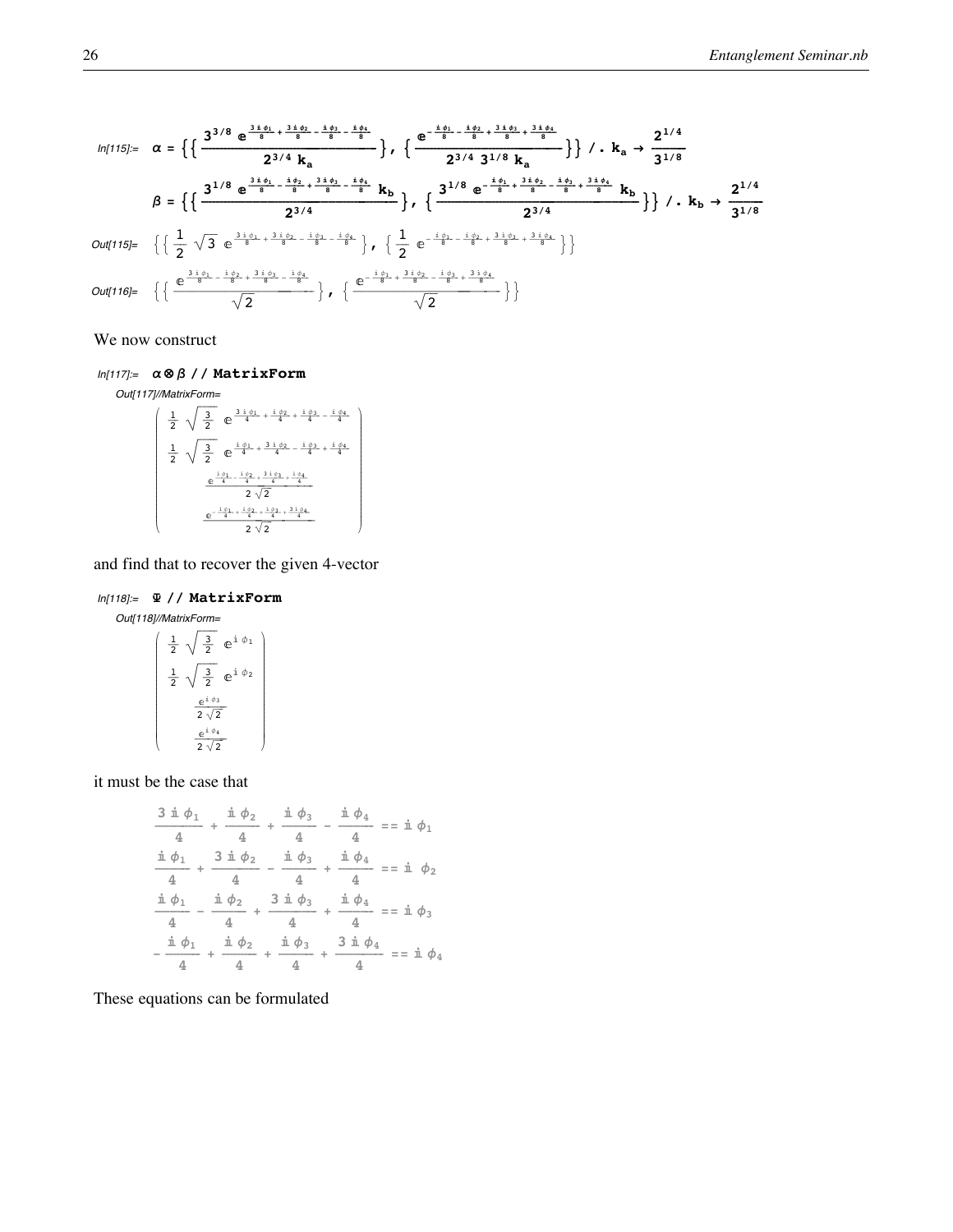$$
\begin{pmatrix}\n-\frac{1}{4} & \frac{1}{4} & \frac{1}{4} & -\frac{1}{4} \\
\frac{1}{4} & -\frac{1}{4} & -\frac{1}{4} & \frac{1}{4} \\
\frac{1}{4} & -\frac{1}{4} & -\frac{1}{4} & \frac{1}{4} \\
-\frac{1}{4} & \frac{1}{4} & \frac{1}{4} & -\frac{1}{4}\n\end{pmatrix}, \begin{pmatrix}\n\phi_1 \\
\phi_2 \\
\phi_3 \\
\phi_4\n\end{pmatrix} = \begin{pmatrix}\n0 \\
0 \\
0 \\
0\n\end{pmatrix}
$$

where, as it happens,

$$
ln[119] = \text{Det}\left[\begin{pmatrix} -\frac{1}{4} & \frac{1}{4} & \frac{1}{4} & -\frac{1}{4} \\ \frac{1}{4} & -\frac{1}{4} & -\frac{1}{4} & \frac{1}{4} \\ \frac{1}{4} & -\frac{1}{4} & -\frac{1}{4} & \frac{1}{4} \\ -\frac{1}{4} & \frac{1}{4} & \frac{1}{4} & -\frac{1}{4} \end{pmatrix}\right]
$$

Out[119]= 0

Looking to

$$
ln[120] = \text{NullSpace} \left[ \begin{array}{ccc} -\frac{1}{4} & \frac{1}{4} & \frac{1}{4} & -\frac{1}{4} \\ \frac{1}{4} & -\frac{1}{4} & -\frac{1}{4} & \frac{1}{4} \\ \frac{1}{4} & -\frac{1}{4} & -\frac{1}{4} & \frac{1}{4} \\ -\frac{1}{4} & \frac{1}{4} & \frac{1}{4} & -\frac{1}{4} \end{array} \right]
$$

 $Out[120]= \{ \{-1, 0, 0, 1\}, \{1, 0, 1, 0\}, \{1, 1, 0, 0\} \}$ 

we conclude that the  $\phi$ s can be described

$$
ln[121] = \begin{pmatrix} \phi_1 \\ \phi_2 \\ \phi_3 \\ \phi_4 \end{pmatrix} = \mathbf{x} \begin{pmatrix} 1 \\ 1 \\ 0 \\ 0 \end{pmatrix} + \mathbf{y} \begin{pmatrix} 1 \\ 0 \\ 1 \\ 0 \end{pmatrix} + \mathbf{z} \begin{pmatrix} 1 \\ 0 \\ 0 \\ -1 \end{pmatrix}
$$
  
Out[121] = { {x + y + z}, {x}, {y}, {y}, {-z}}

where **x**, **y** and **z** are arbitrary constants. The vector  $\alpha \otimes \beta$  therefore becomes

$$
0ut[122] = \begin{cases} \frac{1}{2} \sqrt{\frac{3}{2}} e^{\frac{3i\phi_1}{4} + \frac{3i\phi_2}{4} - \frac{i\phi_3}{4} - \frac{i\phi_4}{4}} \\ \frac{1}{2} \sqrt{\frac{3}{2}} e^{\frac{i\phi_1}{4} + \frac{3i\phi_2}{4} - \frac{i\phi_3}{4} + \frac{i\phi_4}{4}} \\ \frac{e^{\frac{i\phi_1}{4} + \frac{i\phi_2}{4} + \frac{3i\phi_3}{4} + \frac{i\phi_4}{4}}}{2\sqrt{2}} \end{cases} / \cdot \{ \phi_1 \rightarrow x + y + z, \phi_2 \rightarrow x, \phi_3 \rightarrow y, \phi_4 \rightarrow -z \} \\ 0ut[122] = \left\{ \left\{ \frac{1}{2} \sqrt{\frac{3}{2}} e^{\frac{i\chi}{4} + \frac{i\gamma}{4} + \frac{i\chi}{4} + \frac{i\chi}{4} + \frac{3}{4}i} (x+y+z) \right\}, \left\{ \frac{1}{2} \sqrt{\frac{3}{2}} e^{\frac{3i\chi}{4} - \frac{i\gamma}{4} - \frac{i\chi}{4} + \frac{1}{4}i} (x+y+z) \right\}, \\ \left\{ \frac{e^{-\frac{i\chi}{4} + \frac{3i\gamma}{4} - \frac{i\chi}{4} + \frac{1}{4}i} (x+y+z)}{2\sqrt{2}} \right\}, \left\{ \frac{e^{\frac{i\chi}{4} + \frac{i\gamma}{4} - \frac{3i\chi}{4} - \frac{1}{4}i} (x+y+z)}{2\sqrt{2}} \right\} \right\} \end{cases}
$$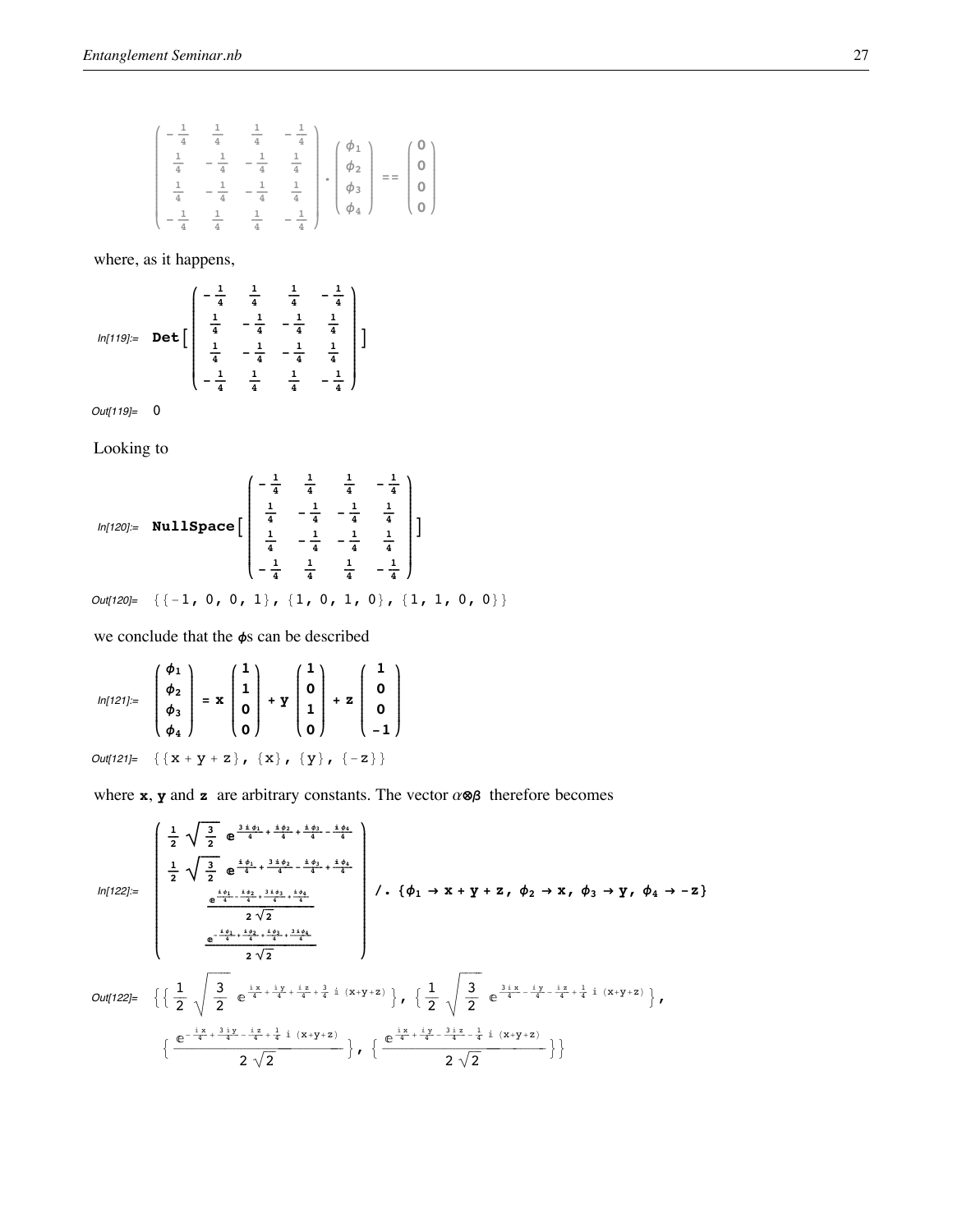$$
ln[123]= \text{Simplify}[\text{2}]
$$
\n
$$
Out[123]= \left\{ \left\{ \frac{1}{2} \sqrt{\frac{3}{2}} e^{i (x+y+z)} \right\}, \left\{ \frac{1}{2} \sqrt{\frac{3}{2}} e^{i x} \right\}, \left\{ \frac{e^{i y}}{2 \sqrt{2}} \right\}, \left\{ \frac{e^{-i z}}{2 \sqrt{2}} \right\} \right\}
$$

which with the restoration of  $\phi$ -notation becomes

 $ln[149]$ :=

 $\phi_1 =$ .  $\phi_2 =$ .  $\phi_3 = .$  $\phi_4 =$ .

 $ln[1]$ 

$$
[53] = \left\{ \left\{ \frac{1}{2} \sqrt{\frac{3}{2}} e^{i (x+y+z)} \right\}, \left\{ \frac{1}{2} \sqrt{\frac{3}{2}} e^{i x} \right\}, \left\{ \frac{e^{i y}}{2 \sqrt{2}} \right\}, \left\{ \frac{e^{-i z}}{2 \sqrt{2}} \right\} \right\} /
$$

 $\{x \rightarrow \phi_2, y \rightarrow \phi_3, z \rightarrow -\phi_4\}$  // MatrixForm

Out[153]//MatrixForm=

$$
\begin{pmatrix}\n\frac{1}{2} & \sqrt{\frac{3}{2}} & e^{\frac{i}{2} (\phi_2 + \phi_3 - \phi_4)} \\
\frac{1}{2} & \sqrt{\frac{3}{2}} & e^{\frac{i}{2} \phi_2} \\
\frac{e^{i \phi_3}}{2 \sqrt{2}} \\
\frac{e^{i \phi_4}}{2 \sqrt{2}}\n\end{pmatrix}
$$
\n
$$
\begin{pmatrix}\n\frac{1}{2} & \sqrt{\frac{3}{2}} & e^{\frac{i}{2} (\phi_2 + \phi_3 - \phi_4)} \\
\frac{1}{2} & \sqrt{\frac{3}{2}} & e^{\frac{i}{2} (\phi_2 + \phi_3 - \phi_4)} \\
\frac{1}{2 \sqrt{2}} & e^{\frac{i}{2} \phi_2} \\
\frac{1}{2 \sqrt{2}} & e^{\frac{i}{2} \phi_3}\n\end{pmatrix}
$$

while—by construction, but gratifyingly—from the given 4-vector  $\Psi$  we now recover the same thing:

### $ln[154] = \Psi / .$   $\{\phi_1 \rightarrow \phi_2 + \phi_3 - \phi_4\}$  // MatrixForm Out[154]//MatrixForm=

AMEDIATOMILE<br>  $\frac{1}{2} \sqrt{\frac{3}{2}} e^{i (\phi_2 + \phi_3 - \phi_4)}$ <br>  $\frac{1}{2} \sqrt{\frac{3}{2}} e^{i \phi_2}$ <br>  $\frac{e^{i \phi_3}}{2 \sqrt{2}}$ <br>  $\frac{e^{i \phi_4}}{2 \sqrt{2}}$ 

We conclude that the separability decision problem splits into two independent problems:

# • the DECISION PROBLEM WITH RESPECT TO AMPLITUDES, and

# • the DECISION PROBLEM WITH RESPECT TO PHASES.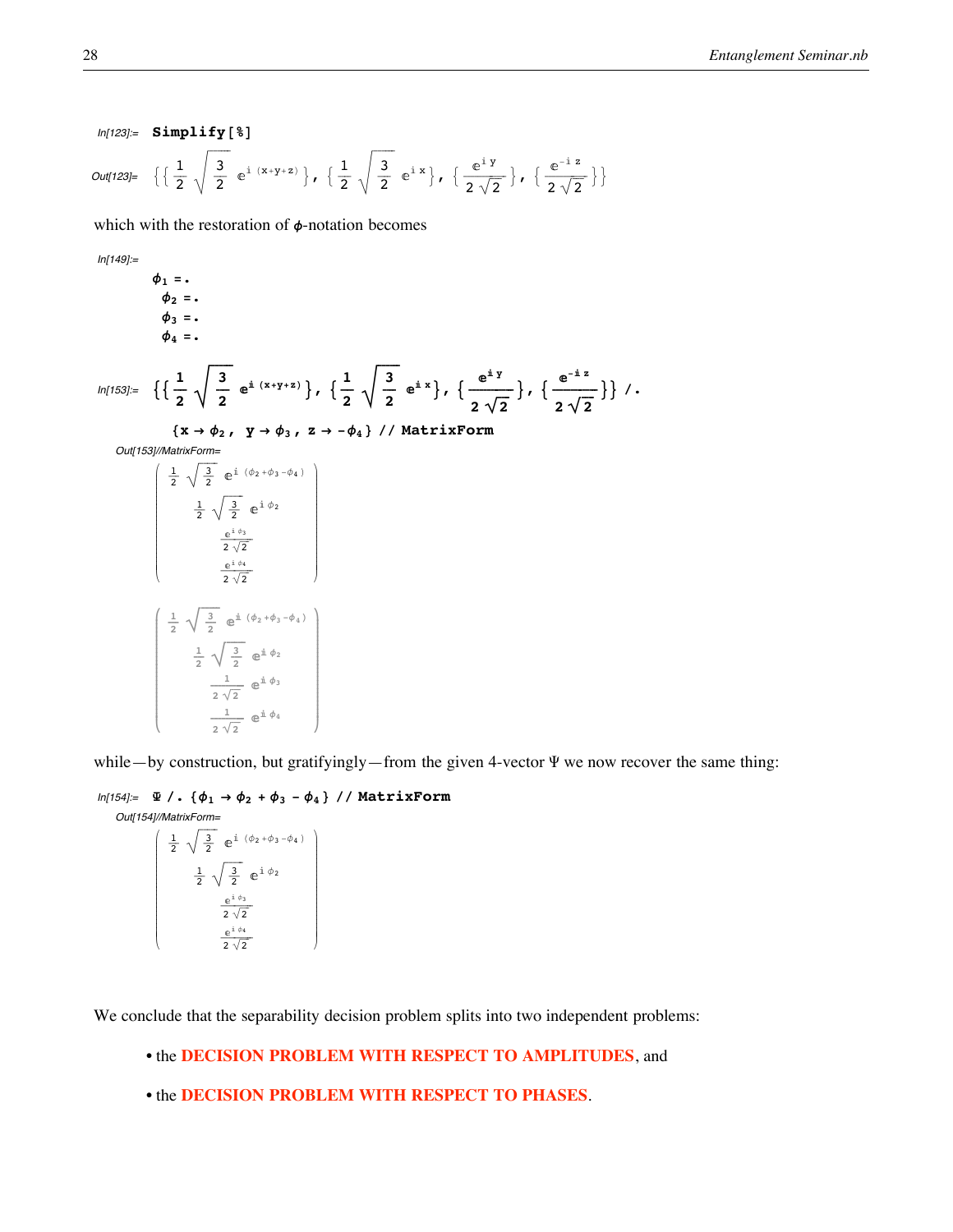The former is resolved by the procedure discussed in the main body of the text, while the latter is resolved by the statement that for

$$
\left(\begin{array}{c}\begin{matrix}\Phi_1 & \mathbb{e}^{\frac{i}{n}\,\phi_1} \\[1mm] \Phi_2 & \mathbb{e}^{\frac{i}{n}\,\phi_2} \\[1mm] \Phi_3 & \mathbb{e}^{\frac{i}{n}\,\phi_3} \\[1mm] \Phi_4 & \mathbb{e}^{\frac{i}{n}\,\phi_4}\end{matrix}\right)
$$

to be separable it must be the case that

$$
\phi_1 = \phi_2 + \phi_3 - \phi_4
$$

It then follows (I revert now to my **EXAMPLE**)

$$
ln[155]= \alpha = \left\{ \left\{ \frac{1}{2} \sqrt{3} e^{\frac{3 \pm \phi_1}{8} + \frac{3 \pm \phi_2}{8} - \frac{1 \pm \phi_1}{8}} \right\}, \left\{ \frac{1}{2} e^{-\frac{1 \pm \phi_1}{8} + \frac{3 \pm \phi_1}{8} + \frac{3 \pm \phi_1}{8}} \right\} \right\} / \phi_1 \rightarrow \phi_2 + \phi_3 - \phi_4 / \sinh \psi
$$
\n
$$
\beta = \left\{ \left( \frac{e^{\frac{3 \pm \phi_1}{8} - \frac{1 \pm \phi_1}{8} + \frac{3 \pm \phi_1}{8} - \frac{1 \pm \phi_1}{8}}}{\sqrt{2}} \right\}, \left\{ \frac{e^{-\frac{1 \pm \phi_1}{8} + \frac{3 \pm \phi_1}{8} - \frac{1 \pm \phi_1}{8}}}{\sqrt{2}} \right\} \right\} / \phi_1 \rightarrow \phi_2 + \phi_3 - \phi_4 / \sinh \psi
$$
\n
$$
Out[155]= \left\{ \left\{ \frac{1}{2} \sqrt{3} e^{\frac{1}{4} \pm (3 \phi_2 + \phi_3 - 2 \phi_4)} \right\}, \left\{ \frac{1}{2} e^{-\frac{1}{4} \pm ((\phi_2 - \phi_3 - 2 \phi_4)} \right\} \right\}
$$
\n
$$
Out[156]= \left\{ \left\{ \frac{e^{\frac{1}{4} \pm (\phi_2 + 3 \phi_3 - 2 \phi_4)}}{\sqrt{2}} \right\}, \left\{ \frac{e^{\frac{1}{4} \pm (\phi_2 - \phi_3 + 2 \phi_4)}}{\sqrt{2}} \right\} \right\}
$$
\n
$$
Out[157]/\text{MatrixForm}
$$
\n
$$
Out[157]/\text{MatrixForm}
$$
\n
$$
Out[158]/\text{MatrixForm}
$$
\n
$$
Out[158]/\text{MatrixForm}
$$
\n
$$
\left( \frac{e^{\frac{1}{4} \pm (92 - \phi_3 - 2 \phi_4)}}{\frac{1}{2} e^{-\frac{1}{4} \pm (92 - \phi_3 - 2 \phi_4)}} \right)
$$
\n
$$
Out[158]/\text{MatrixForm}
$$

Notice finally that from

 $ln[159] =$   $\phi_1 [\phi_2, \phi_3],$   $\phi_4$   $\phi_5$  **:**  $\phi_6$  **:**  $\phi_7$  **+**  $\phi_7$  **:**  $\phi_8$  **+**  $\phi_7$  **+**  $\phi_8$  **+**  $\phi_7$ 

it follows that if

 $\phi_2 \rightarrow \phi_2 + \chi$  $\phi_3 \rightarrow \phi_3 + \chi$  $\phi_4 \rightarrow \phi_4 + \chi$ 

then by